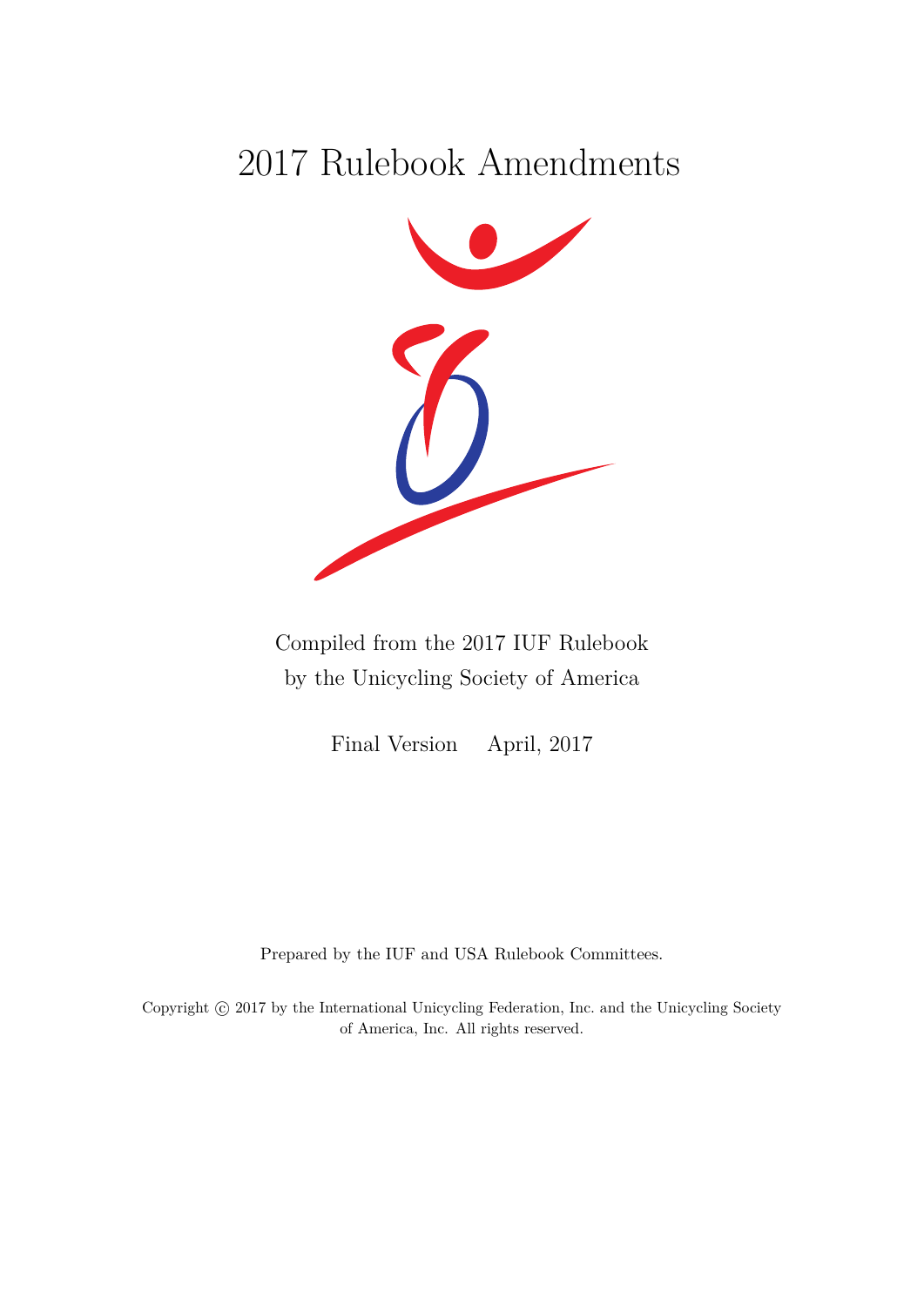# **Contents**

| 1 General Rules and Definitions entertainment of the contract of the set of the set of the set of the set of the set of the set of the set of the set of the set of the set of the set of the set of the set of the set of the |  |
|--------------------------------------------------------------------------------------------------------------------------------------------------------------------------------------------------------------------------------|--|
|                                                                                                                                                                                                                                |  |
|                                                                                                                                                                                                                                |  |
|                                                                                                                                                                                                                                |  |
|                                                                                                                                                                                                                                |  |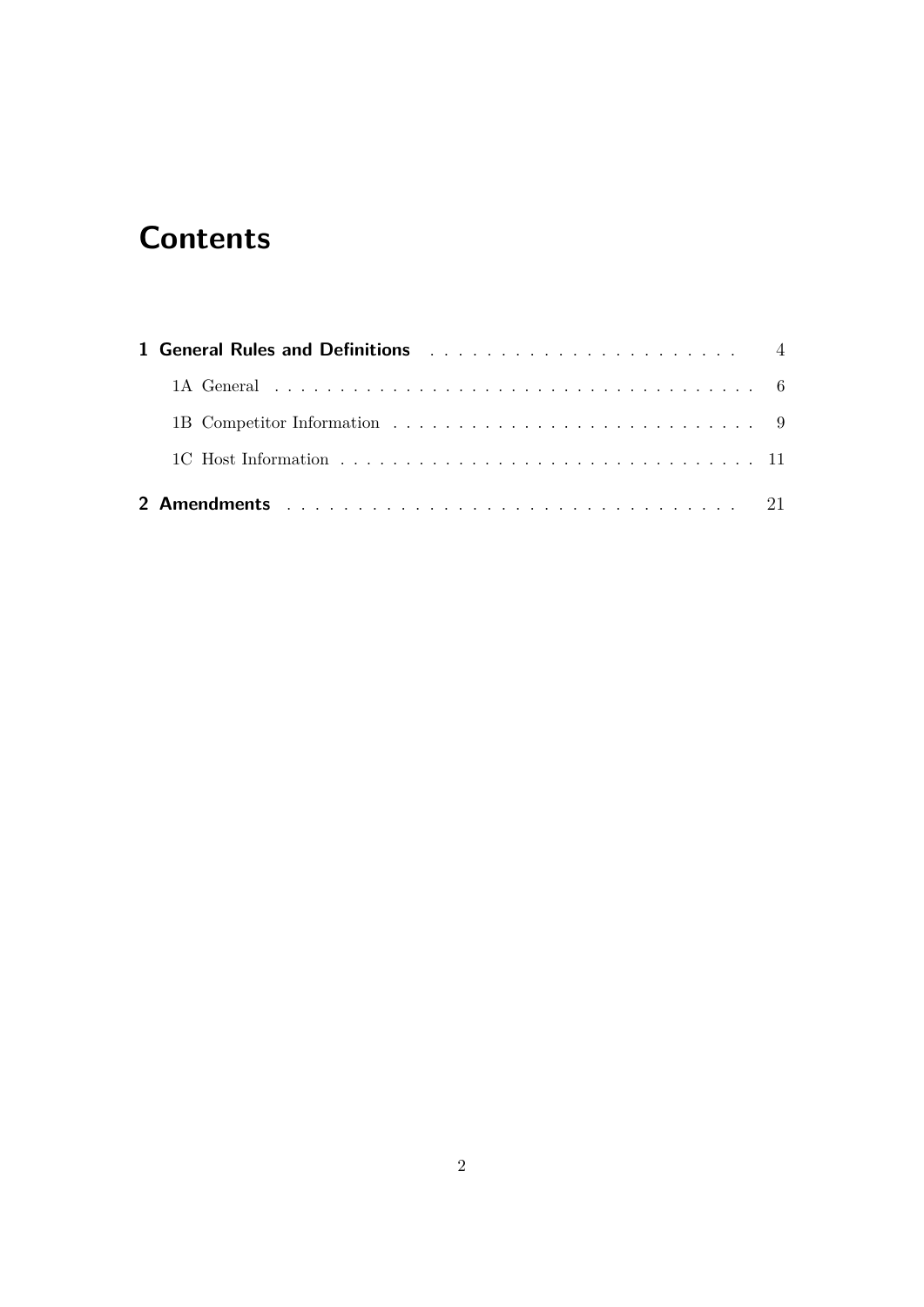# **Preface**

The 2017 USA Rulebook Amendments cannot be used as an independent document; they must be used in conjunction with the 2017 IUF Rulebook. This document describes where the Unicycling Society of America chooses to differ from the IUF Rulebook for their competitions. This document is comprised of two parts: Part 1, General Rules and Definitions, and Part 2, Amendments. Part 1 is a complete section and replaces Part 1 in the IUF Rulebook in its entirety. Part 2 is a list of amendments and must be used in reference to the current IUF Rulebook.

The most current IUF Rulebook can always be found at [https://unicycling.org/](https://unicycling.org/files/iuf-rulebook-current.pdf) [files/iuf-rulebook-current.pdf](https://unicycling.org/files/iuf-rulebook-current.pdf).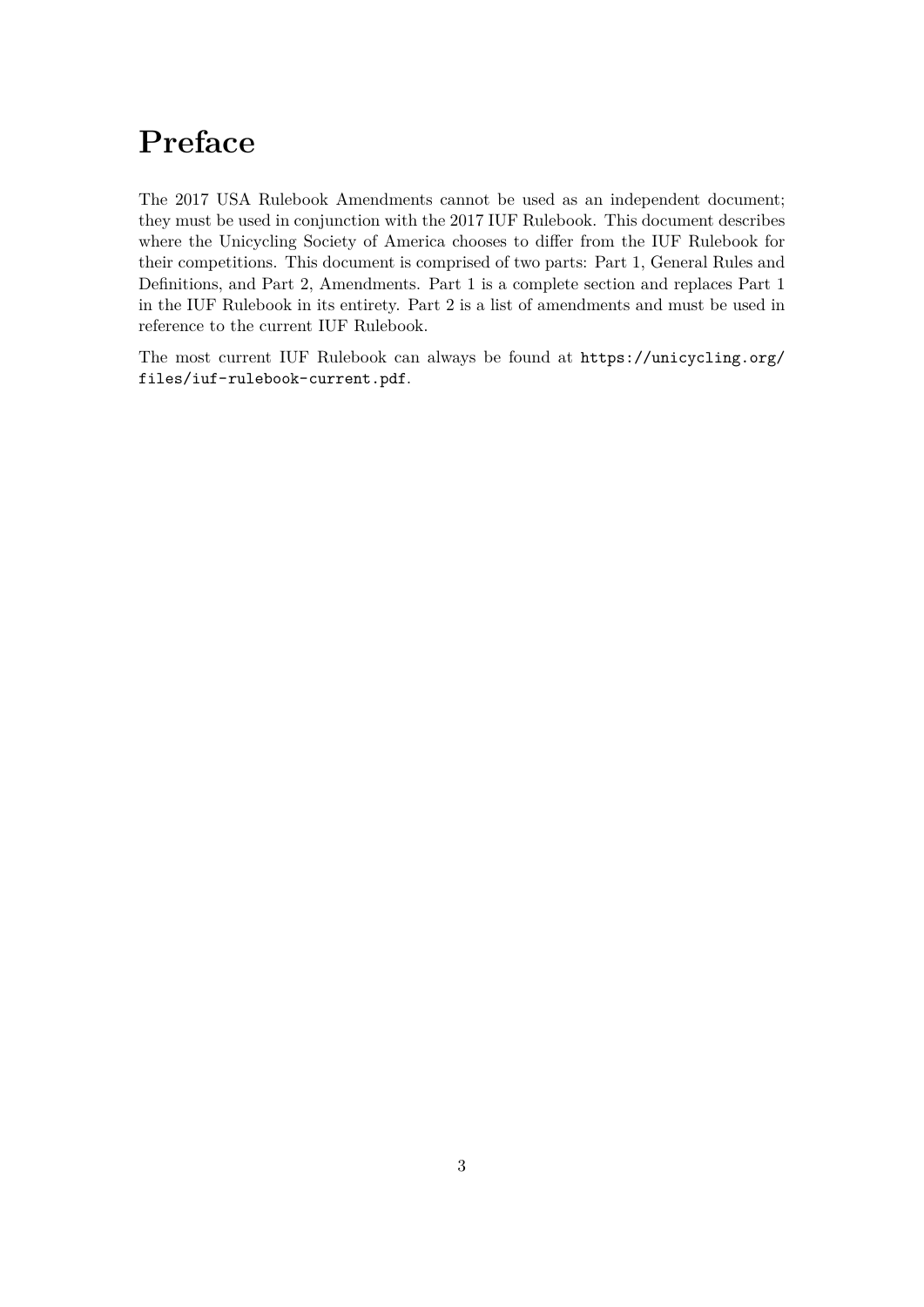# **Part 1**

# <span id="page-3-0"></span>**General Rules and Definitions**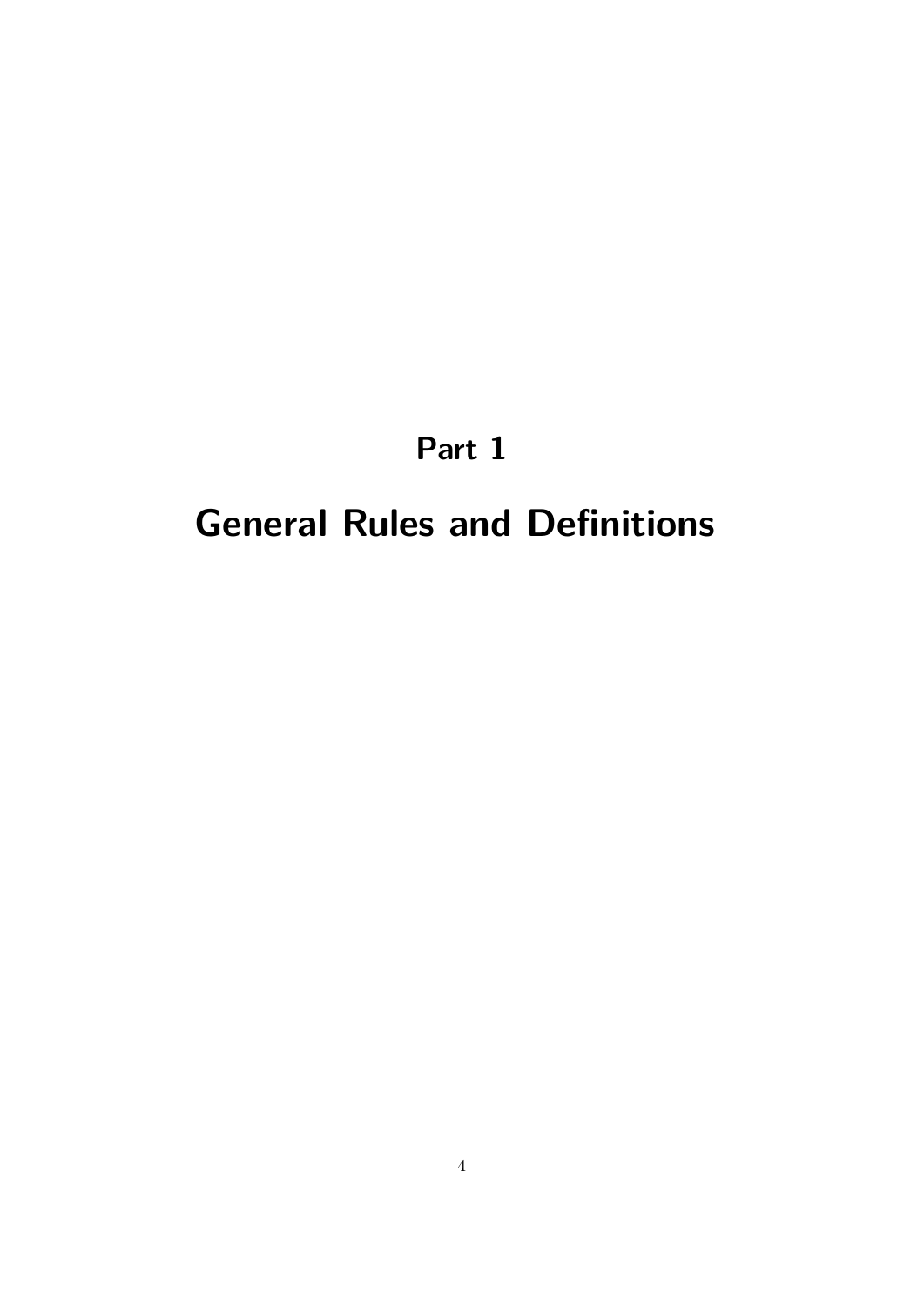# **Contents**

| 1A General<br>$\boldsymbol{6}$ |                                       |  |  |  |  |  |
|--------------------------------|---------------------------------------|--|--|--|--|--|
| 1A.1                           | $\,6\,$<br>Scope of Rules             |  |  |  |  |  |
| 1A.2                           | $\,6\,$                               |  |  |  |  |  |
| 1A.3                           | $\overline{7}$                        |  |  |  |  |  |
| 1A.4                           | $\overline{7}$                        |  |  |  |  |  |
| 1A.5                           | $\overline{7}$                        |  |  |  |  |  |
| 1A.6                           | $\overline{7}$                        |  |  |  |  |  |
| 1A.7                           | 8                                     |  |  |  |  |  |
|                                | 9<br><b>1B</b> Competitor Information |  |  |  |  |  |
| 1B.1                           | 9                                     |  |  |  |  |  |
| 1B.2                           | 9                                     |  |  |  |  |  |
| 1B.3                           | 9                                     |  |  |  |  |  |
| 1B.4                           | 9                                     |  |  |  |  |  |
| 1B.5                           | 9                                     |  |  |  |  |  |
|                                |                                       |  |  |  |  |  |
|                                | 1C Host Information<br>11             |  |  |  |  |  |
| 1C.1                           | 11                                    |  |  |  |  |  |
| 1C.2                           | Required Events at NAUCC<br>11        |  |  |  |  |  |
| 1C.3                           | 12                                    |  |  |  |  |  |
| 1C.4                           | 12                                    |  |  |  |  |  |
| 1C.5                           | 12                                    |  |  |  |  |  |
| 1C.6                           | 12                                    |  |  |  |  |  |
| 1C.7                           | 13                                    |  |  |  |  |  |
| 1C.8                           | 13                                    |  |  |  |  |  |
| 1C.9                           | 14                                    |  |  |  |  |  |
|                                | 14                                    |  |  |  |  |  |
|                                | 1C.11 Open Practice Area<br>15        |  |  |  |  |  |
|                                | 15                                    |  |  |  |  |  |
|                                | 15                                    |  |  |  |  |  |
|                                | 15                                    |  |  |  |  |  |
|                                | 16                                    |  |  |  |  |  |
|                                | 16                                    |  |  |  |  |  |
|                                | 17                                    |  |  |  |  |  |
|                                | 17                                    |  |  |  |  |  |
|                                | 17                                    |  |  |  |  |  |
|                                | 17                                    |  |  |  |  |  |
|                                | 18                                    |  |  |  |  |  |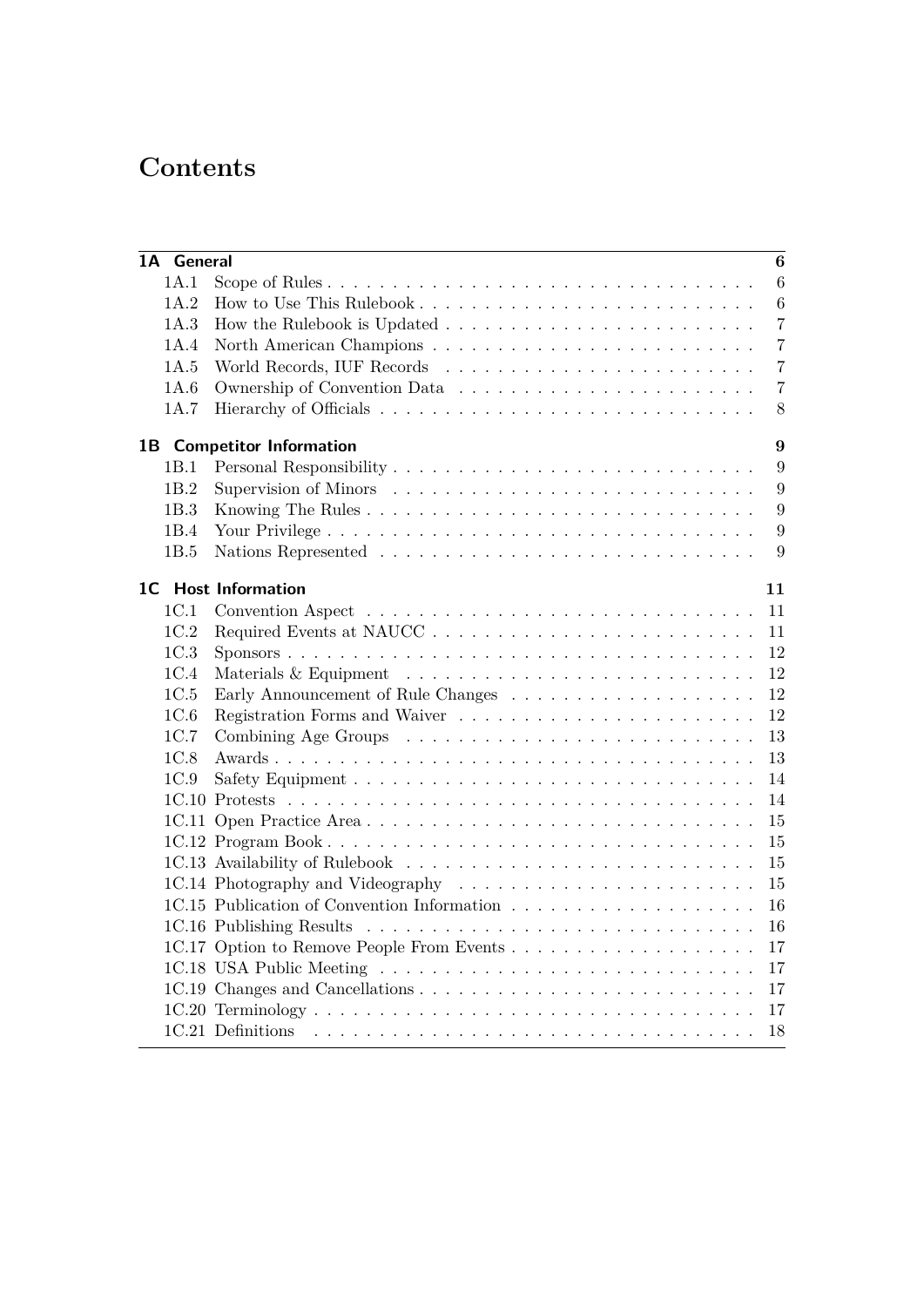# <span id="page-5-0"></span>**1A General**

# <span id="page-5-1"></span>**1A.1 Scope of Rules**

This rulebook is intended to govern NAUCC. All NAUCCs (North American Unicycle Convention and Championships) must abide exclusively by these rules. Further rules may be added to cover specific situations, but they may not override the USA rules without prior approval by the USA Board of Directors. All additional rules must be published well in advance of competition.

## <span id="page-5-2"></span>**1A.2 How to Use This Rulebook**

This chapter is meant to replace chapter 1 of the IUF Rulebook for the use at USA events. The following chapters in the IUF Rulebook will be used, along with the USA Amendments, and these chapters in the IUF Rulebook are organized by discipline. Each chapter includes a overview, competitor rules, officials rules, and organizer rules. Additionally, Chapter 1 covers general rules, not tied to a particular event.

How you approach the information in this rulebook will depend on what role you play. The information has been organized with a goal toward separating rules by role, so that you can safely ignore sections that do not pertain to you. For example, if you are only interested in muni as a competitor, you can ignore other chapters and you can mostly ignore the officials and organizer rules within the muni chapter.

| Role             | <b>Applicable Sections</b>                           |  |  |
|------------------|------------------------------------------------------|--|--|
| Competitor       | Chapter 1 and the overview and competitor            |  |  |
|                  | rules for your events                                |  |  |
| Official         | Chapter 1 and the overview, competitor rules,        |  |  |
|                  | and officials rules for the event you will officiate |  |  |
| Event director   | Chapter 1 and all sections of the chapter for your   |  |  |
|                  | event                                                |  |  |
| H <sub>ost</sub> | All sections of the rulebook                         |  |  |

The following table gives some guidance for what information you need for various roles: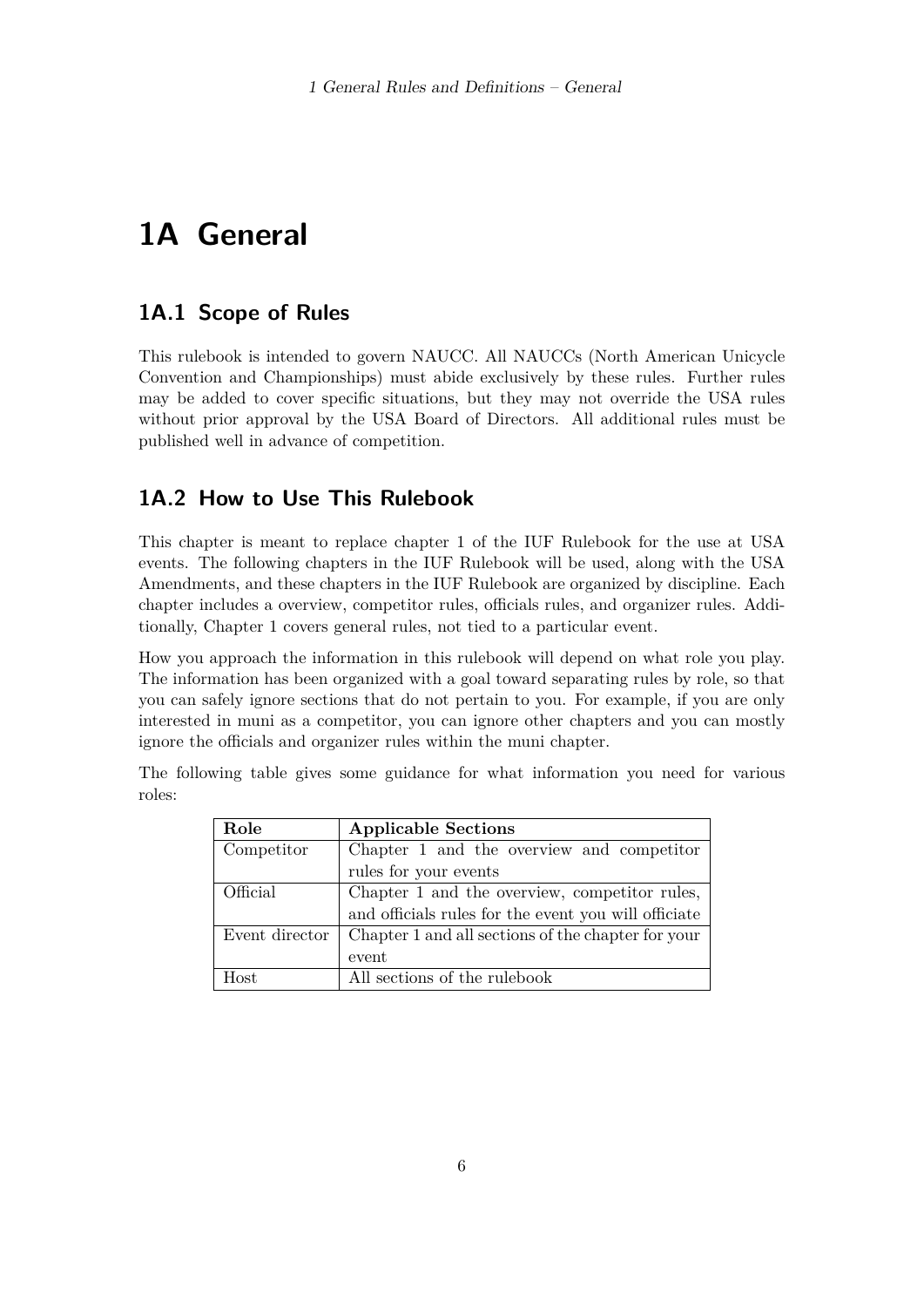### <span id="page-6-0"></span>**1A.3 How the Rulebook is Updated**

This publication should be updated every two years following the latest IUF Rulebook publication. The Committee should finish their business and publicize the publication no less than four months before the start day of the next NAUCC. This is meant to be the only time that changes to the Rulebook are made, although exceptions are possible in extraordinary cases. The USA Board is responsible for making sure that the Rulebook Committee stays focused and on schedule.

Anyone may submit a potential change to the Rulebook at any time. These will not be official proposals, but suggestions for potential topics during the next Rulebook session. A forum can also be provided to discuss potential changes throughout the year.

#### <span id="page-6-1"></span>**1A.4 North American Champions**

The Male and Female winners of each individual event at NAUCC are the North American Champions for that event. There is no age limit to winning the overall title.

Age group winners can use the title 'Age-Group Winner', and the term 'North American Champions' generally refers to winners of Overall, Finals or Expert class.

#### <span id="page-6-2"></span>**1A.5 World Records, IUF Records**

The host should ensure that the competition conditions are conducted and recorded according to the IUF Rulebook and the IUF World Record standards. If world record standards cannot be used, then the competition results cannot be used for new world records.

# <span id="page-6-3"></span>**1A.6 Ownership of Convention Data**

Each NAUCC or other large unicycling convention is a piece of history. At the conclusion of a NAUCC or other national event, or within one month thereafter, the convention host must supply the USA with a list of competition and other results. This list will include all data collected to determine placement and winners at all levels and in all events held at the convention. This data is considered public, and is not the sole property of the host. Copies of attendee registration details, judging sheets, protest forms, and related paperwork are not necessarily public, but are the shared property of the host and the Unicycling Society of America, and must be made available upon request. If the host wishes to discard any of this paperwork or data, it must be turned over to the USA, not thrown away. If requested, the host and convention officials must also provide further information, not necessarily in writing, about decisions made, methods used, and other details covered in the process of planning and running the convention. This information can be invaluable to future hosts, and must not be hidden or lost.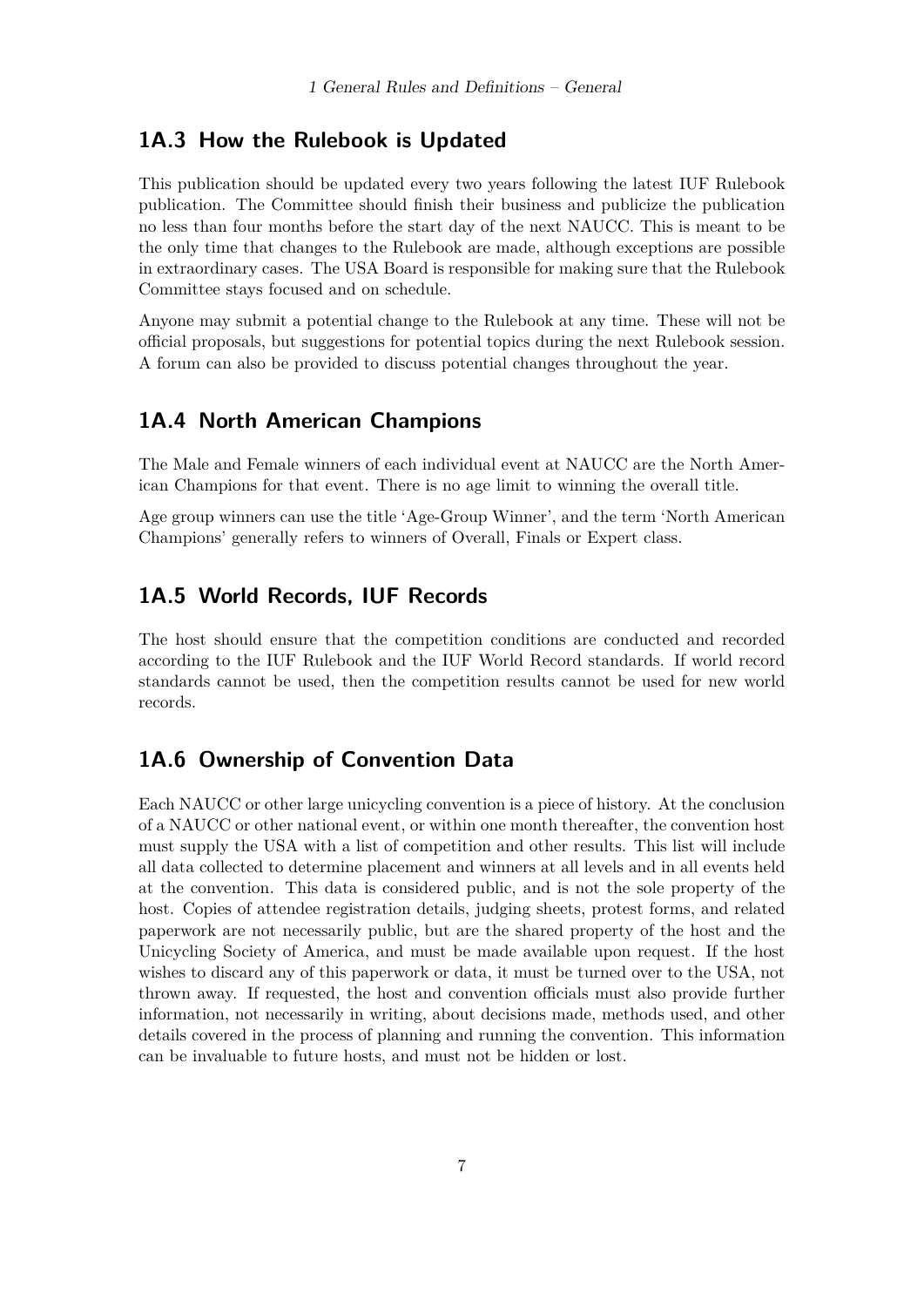# <span id="page-7-0"></span>**1A.7 Hierarchy of Officials**

These people make the competition events work. All of the tasks detailed below must be covered for the events to work. Names must be assigned for all the jobs listed below, to create a hierarchy of authority for the convention. All officials are expected to work objectively and impartially.

#### **1A.7.1 General Officials**

**USA Board Of Directors:** The USA Board represents the interests of the USA on convention requirements, both in the area of competition rules and the necessary spaces and facilities for them, and for any other requirements that go along with putting on an USA convention. If problems arise in meeting the requirements, the USA Board and Convention Host work together to find solutions or compromises. The bulk of this should happen during the early planning stages for a convention, when facilities and schedules are being assembled.

**USA Convention Liaison:** The Liaison is an optional position. They can represent the USA Board when communicating with convention hosts. The Liaison essentially has the same powers as the USA Board, but must report to the USA Board and take direction from it.

**Convention Host:** This is a single person, or a collective group, that has made the commitment to host a unicycle convention using USA rules and guidelines. By agreeing to host an USA convention, they also agree to follow those rules and guidelines wherever possible. If known problems arise in the arrangement of facilities, schedules and events, the Host and the USA will work together to resolve the problems. For the most part, the Convention Host is the ultimate authority for what happens, and does not happen, at the convention. The exception is any USA requirements for convention facilities or contents, and rules for USA competition events.

**Top Competition Officials:** Each discipline has a set of authority positions which may include Race or Event Director, (Chief) Referee, Artistic Director and/or Chief Judge. They are not autonomous, and must answer to the Convention Host. For Artistic freestyle, it is highly recommended that none of these jobs be combined, and that there be at least one separate person for each. For other disciplines, combining these roles may be the easy way to organize those events.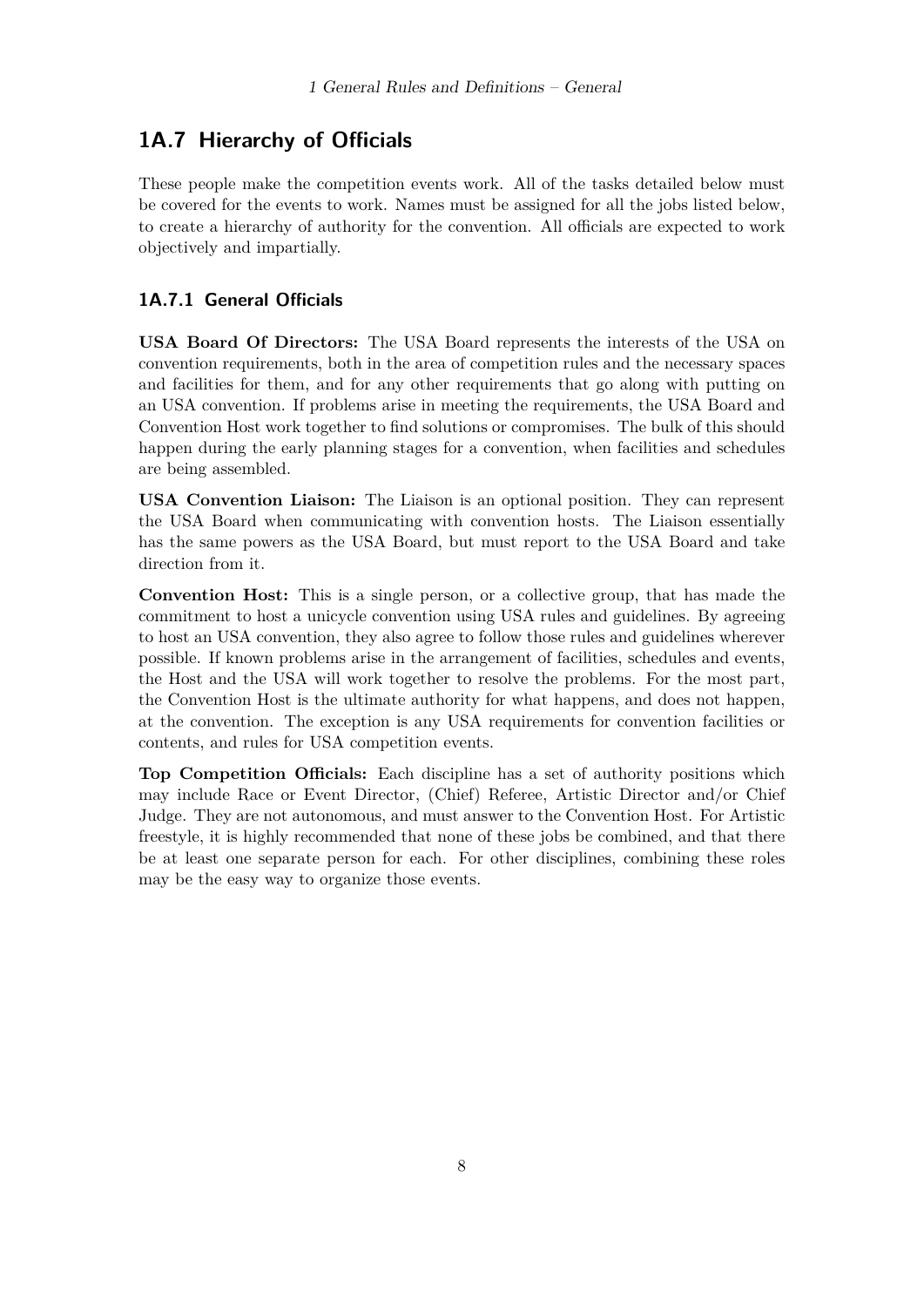# <span id="page-8-0"></span>**1B Competitor Information**

#### <span id="page-8-1"></span>**1B.1 Personal Responsibility**

All attendees should remember that they are guests of the convention hosts, and ambassadors of our sport to all new riders, visitors from far away, and to people in the hosting town. Remember that the Host is renting the convention facilities, and attendees are expected to treat them well. Each rider is responsible for the actions of his or her family and non-riding teammates. Riders may lose placement in races, risk disqualification from events, or be ejected from the convention if they do not work to minimize disruptions from these people.

# <span id="page-8-2"></span>**1B.2 Supervision of Minors**

A parent, guardian or other designated person, must supervise all minors.

## <span id="page-8-3"></span>**1B.3 Knowing The Rules**

Lack of understanding of rules will be at the disadvantage of riders, not officials or the USA. The USA is also not responsible for any errors that may occur in the translation of rules and information into languages other than those in which they were originally written.

# <span id="page-8-4"></span>**1B.4 Your Privilege**

Entry in the competition is your privilege, not your right. You are a guest at the Host's event. You may be in an unfamiliar country, with different customs that are considered the norm. The Host and convention officials determine whether certain events, age groups, or policies will be used. As an attendee, you are obligated to obey all rules and decisions of convention officials and hosts.

#### <span id="page-8-5"></span>**1B.5 Nations Represented**

Riders must represent the country in which they hold citizenship, or in which they are a legal resident. For example, if a rider is attending school in a different country, and is in that country legally, the rider can represent that country, *or* the rider's home country.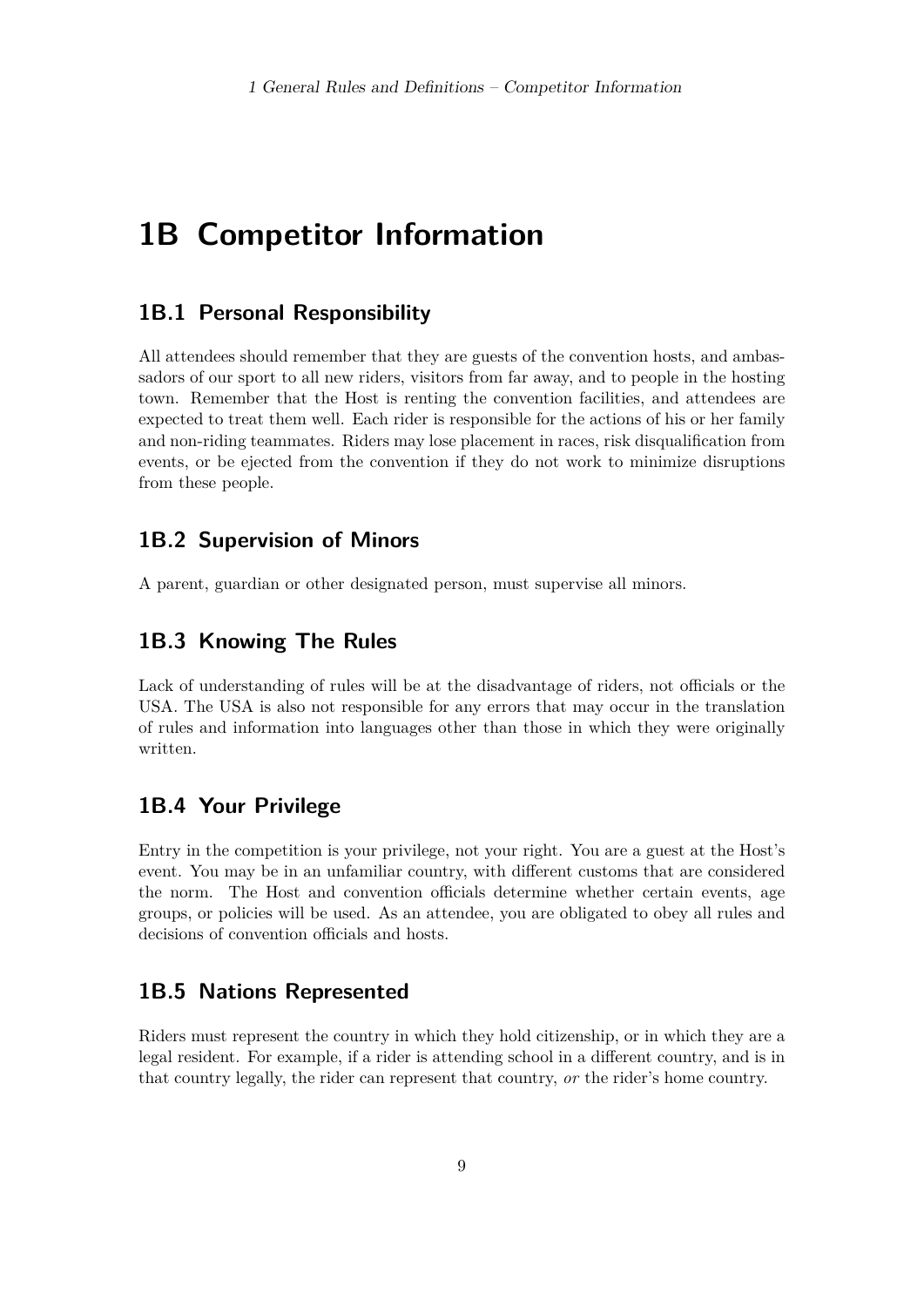If necessary, citizenship or residence may be established with a passport, driver's license, or legal ID for the country the rider wishes to represent. Riders on extended vacation, exchange students, and other temporary residents of other countries are not eligible to represent those countries, except in multi-rider events (see below).

Because NAUCC is the North American Championship, a rider representing a non-North American country has additional restrictions. In order to encourage participation by international riders, non-North American competitors will still be allowed to compete at NAUCC, however they cannot be the North American Champion of any event and cannot displace the award of any North American competitor. The Host can choose to not give the non-North American rider awards or choose to give them awards alongside North American competitors. For example if a non-North American rider places second in a NAUCC event, the Host can either award this rider second place or ignore their results. In either case, the North American rider who placed third would be awarded second place, either alone or as a tie. The Host's policy for non-North American riders should be announced before the start of NAUCC.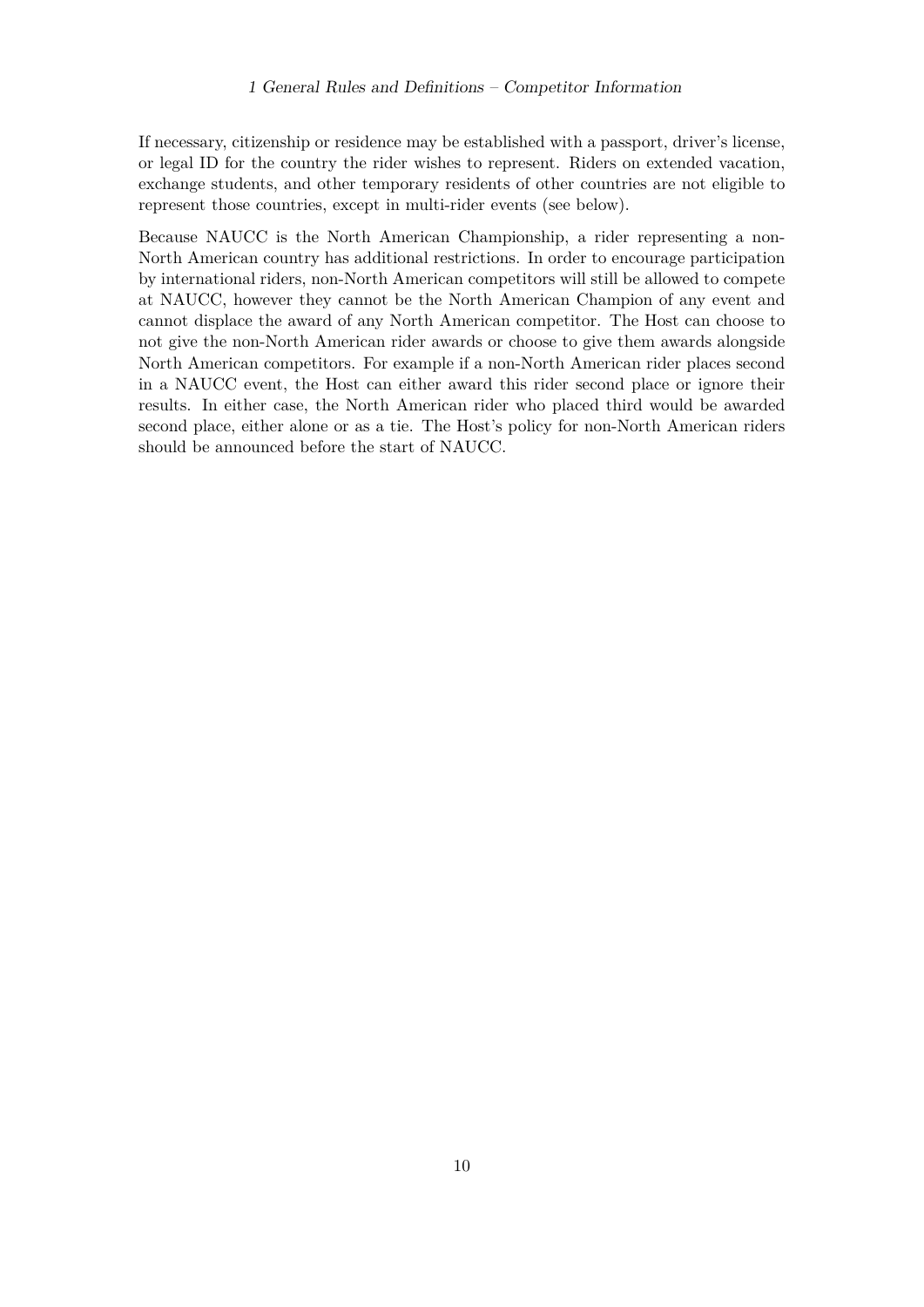# <span id="page-10-0"></span>**1C Host Information**

#### <span id="page-10-1"></span>**1C.1 Convention Aspect**

All competitions need to make every effort to have equal time for the convention side by involving as many competitors as possible and making the event spectator-friendly for other participants as well as non-unicyclists. Any of the following are examples to achieve this goal:

- Workshops related to the event
- Fun competitions based on the event
- Instant results for the spectators
- Ways for other competitors to be introduced to the event
- Entertainment during breaks in the competition (such as half time entertainment)
- Schedule of the events posted in multiple places

#### <span id="page-10-2"></span>**1C.2 Required Events at NAUCC**

NAUCC should include at least the following events. Hosts are free to add events, age groups, categories or variations that do not appear here, as long as there is no conflict with the existing rules. When in doubt contact the USA Board.

- Track Racing: 800m, 400m, 100m, One-Foot, Wheel Walk, and IUF Slalom.
- Road Racing: 10k and Marathon.
- Muni: Cross Country, Uphill, Downhill.
- Freestyle: Individual, Pairs, Group, and Club Show.
- Flatland and Street.
- Trials.
- Team Games: Hockey and Basketball.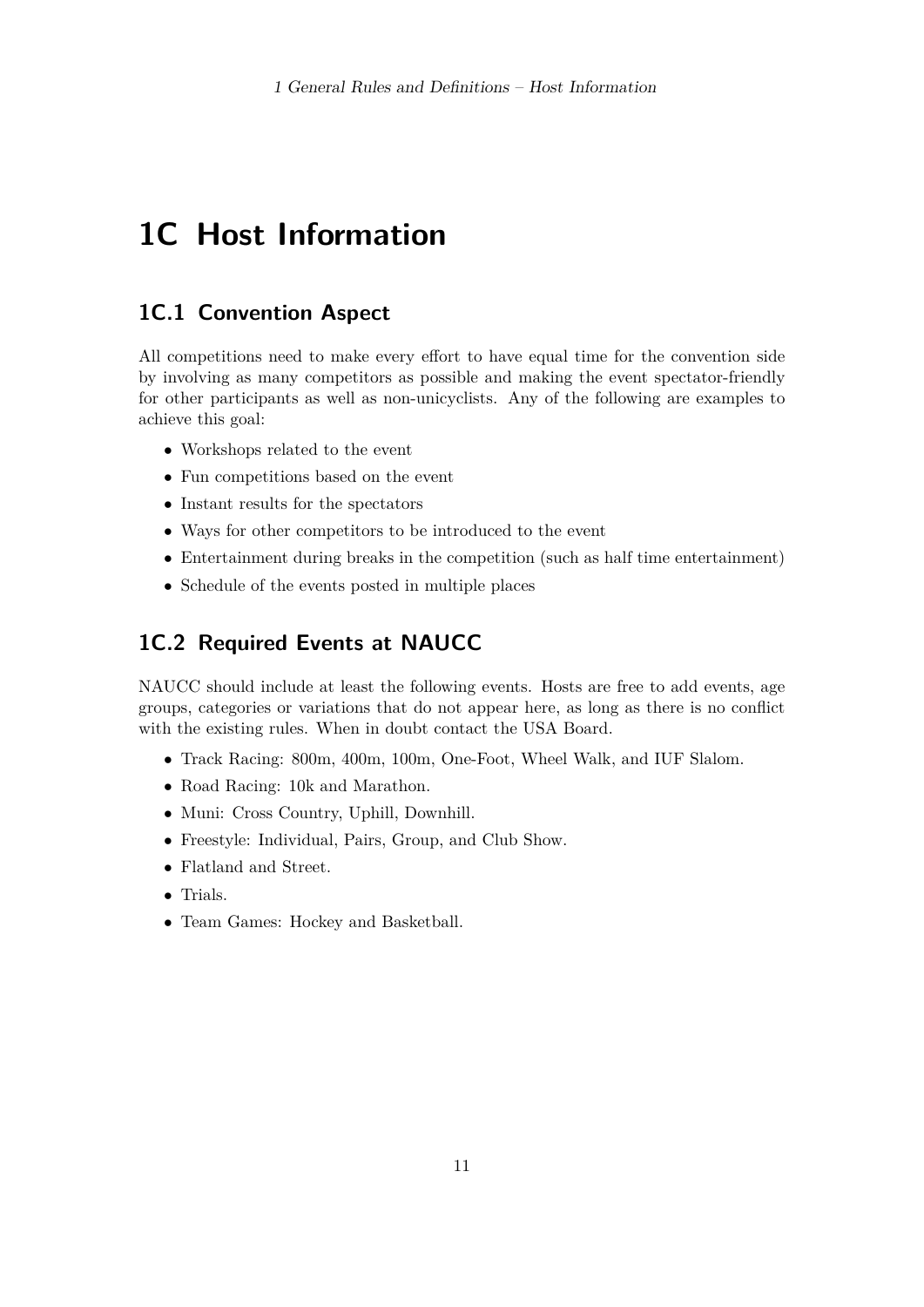#### <span id="page-11-0"></span>**1C.3 Sponsors**

The convention host has the option to seek and obtain private sector sponsorship; for example The Unicycle.com Freestyle Awards, the Coca-Cola Hockey Cup, etc. This will allow opportunities for external funding to defray costs for host organizations and competitors. Sponsors are limited to organizations that would not bring the USA into disrepute and are consistent with the aims and objectives of the Unicycling Society of America, Inc.

#### <span id="page-11-1"></span>**1C.4 Materials & Equipment**

The Host must supply all necessary materials and equipment to run the competitions, such as a timing system, starting posts, cones for the IUF Slalom, etc. Other materials such as paper and writing materials, judging tables, printers, basketballs, hockey sticks, etc. are also necessary.

#### <span id="page-11-2"></span>**1C.5 Early Announcement of Rule Changes**

For all competitions, written rules are needed for any planned events not described in the USA Rulebook, and for events where additional rules are required. These special rules could be variations on the optional events found in this Rulebook. Such rules should be published at the same time as registration forms, or earlier, and must be published at least one month before the start of the event. These rules can be published along with registration forms, and/or on the convention web site. Competitors need to know the specific rules so they can train for those specific events! Hosts also need to decide on rules early, so there is less to worry about near competition time. Rule changes may be a necessary reality, for reasons such as changes in venue, weather or available equipment. When this happens these changes must be posted to the convention web site immediately. Examples: Dismount rules or timing details for off-track races, obstacle information for Street Comp, planned age divisions or combination awards.

If competition events or games not found in the USA Rulebook are planned, written rules must be provided. These rules, if not pre-existing, should be published at the time of announcement of those events. This generally means at or before the posting of registration forms. For competitors to properly train, and be on an equal footing with local riders, all must be aware of the rules to be used.

## <span id="page-11-3"></span>**1C.6 Registration Forms and Waiver**

Because of the various options available to riders in different events, riders may enter different events in different age groups. A properly structured registration form is essential for making these choices clear to the participants. For example, a rider may enter Pairs as an Expert with an older rider, but may wish to compete in Individual Freestyle in his or her own age group. Before publishing, a NAUCC registration form and waiver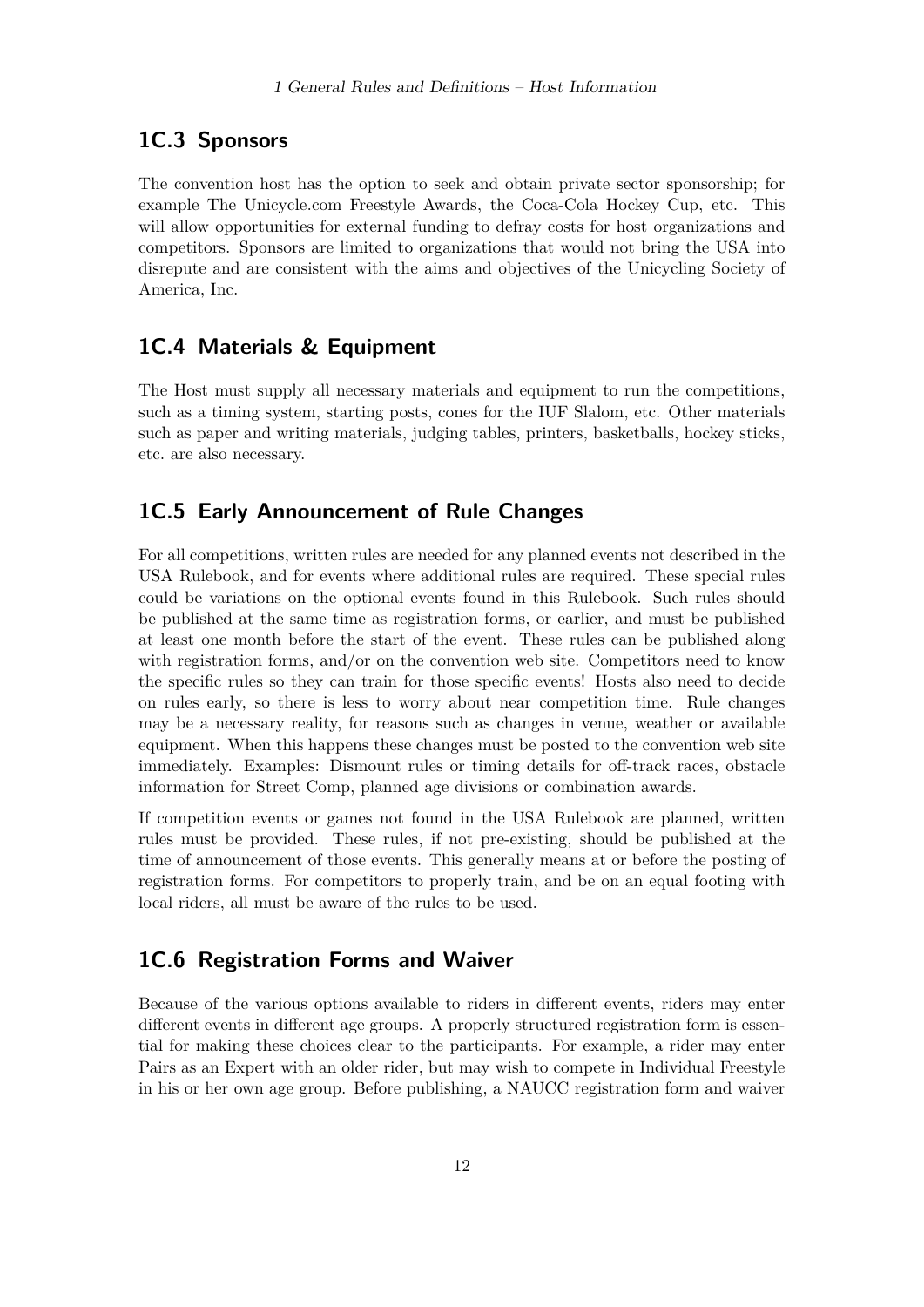absolving the USA board and its members from liability should be examined and approved by members of the USA Board of Directors. No rider may enter any event until his or her registration form has been completed, including payment and completion of waivers and/or signatures. No minor may compete until a parent or legal guardian has signed his or her release.

## <span id="page-12-0"></span>**1C.7 Combining Age Groups**

In a competition with more than 50 riders, six riders are needed to complete an age group. In competitions with less than 50 riders, six in each age group are still highly recommended, however three riders are the minimum to complete an age group. Riders generally enter all events with their age group except for events where there are Junior Expert and Expert categories.

The convention host must combine age groups with less than six riders (three riders for smaller conventions) if needed. This means that published age groups are not guaranteed. This can be done on a per-event  $(=$  per-discipline) basis.

When combining, combine the smallest age group (that is, the age group with the smallest number of participants) with its smallest neighboring age group (either up or down). If more than one age group is the smallest, choose the age group with the smallest neighbor for combining. Continue this process until all resulting age groups (combined and/or original) have at least the minimum required/recommended number of participants. Male age groups are never combined with female age groups.

# <span id="page-12-1"></span>**1C.8 Awards**

Because awards are paid for out of the convention budget, and are one of the major expenses of large competitions, the type, number, and quality of awards are the choice of the convention host. However, these awards must abide to these stipulations:

- Male and female competitors must be awarded equitably
- Standard Class and Unlimited Class competitors must be awarded equitably within the same competition (i.e. 10k Standard and 10k Unlimited)
- Awards should be equal within the ranks of Teams, Age Groups, and Champions (i.e. 13-14 in Track must be awarded equitably to 16-17 Muni Cross Country)

Also all awards must include both the year of the event and one or more of the following:

- Unicycling Society of America logo
- The words "Unicycling Society of America"
- The words "North American Unicycling Championships and Convention" or "NAUCC"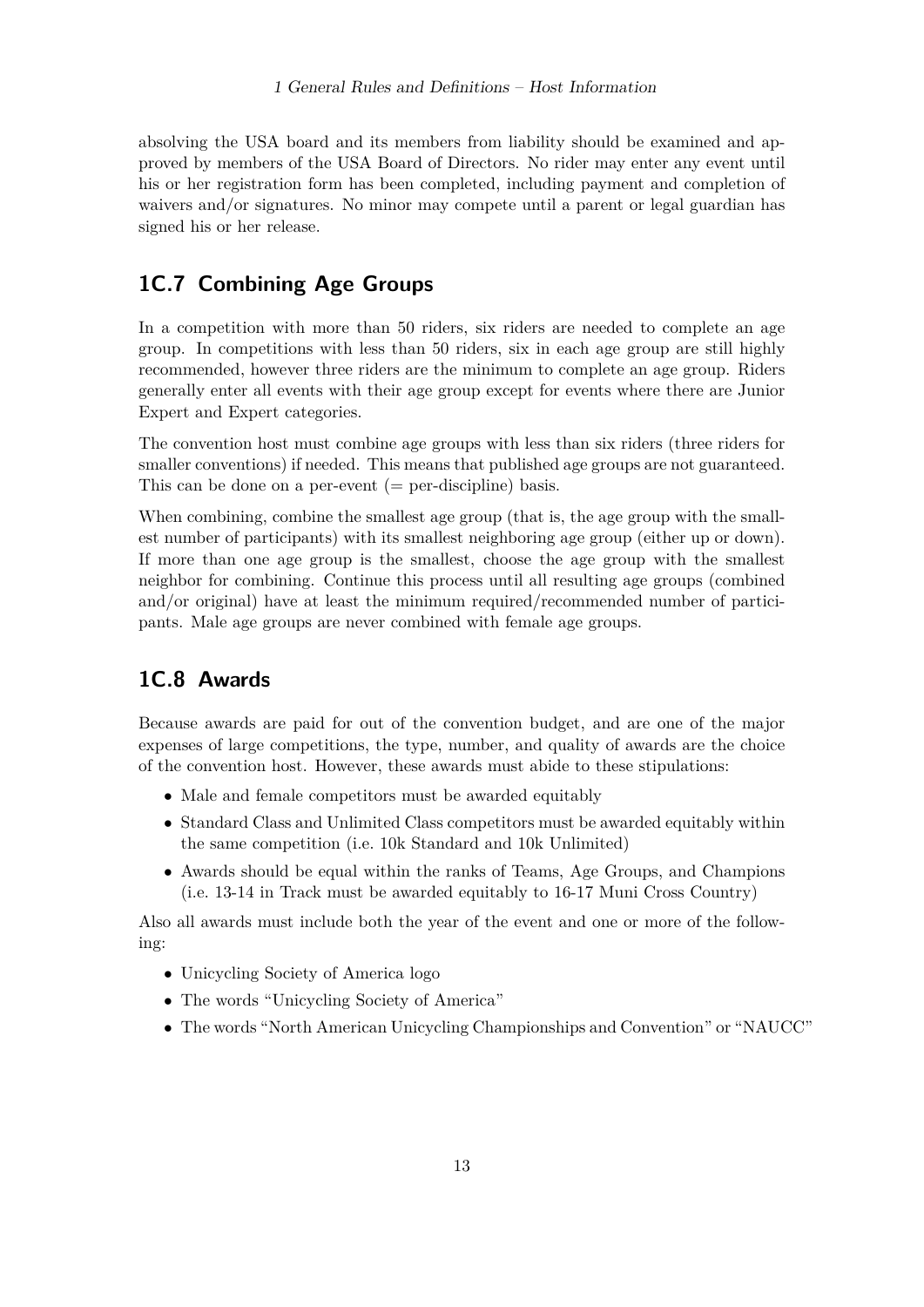The host may determine the amount and level of those awards based upon USA Board approval. Generally there are trophies/expert medals for "top" events, medals for "subtop" events, and ribbons for lower events or places. The USA has most usually awarded 1st-3rd place in most events, but this too is up to the convention host. Once the competition has finished, a personal certificate must be made available to each competitor with a summary of their complete results. This can be done as an online download, and/or sent through e-mail, and/or made available as a physical copy on the event itself. The design of the certificates is up to the convention host.

#### <span id="page-13-0"></span>**1C.9 Safety Equipment**

Safety equipment worn by riders must meet the definitions for each, which are found in chapter [1C.21.](#page-17-0) Hosts may only deviate from these rules for safety equipment if this is inevitable. The status of "inevitable" has to be documented and must be approved by the USA Executive board. Any deviation from the safety equipment requirements must be approved and announced at least two months before the event. Additional inevitable changes that arise just before or during an event cannot be approved by the event director alone. The approval of two USA representatives is required in addition to the event director's approval. These changes are once again only allowed in the case of the inevitable, and not, for example, due to the wishes of the competitors or judges.

#### <span id="page-13-1"></span>**1C.10 Protests**

An official protest/correction form must be available to riders at all times. All protests against any results must be submitted in writing on the proper form within two hours after the results are posted, unless there is a shorter time specified for certain events (for example: track racing). The form must be filled in completely. This time may be extended for riders who have to be in other races/events during that time period. Every effort will be made for all protests to be handled within 30 minutes from the time they are received. Mistakes in paperwork and interference from other riders or other sources are all grounds for protests. Protests handed in after awards have been delivered will not be considered if the results have been posted for at least three hours before the awards. If awards are delivered before results are posted, it is recommended to announce the schedule of posting and the deadline for protests at the awarding ceremonies. All Chief Judge or Referee decisions are final, and cannot be protested.

The host may decide to make official video of some competitions, for example at the start line and/or the finish line, or the 5-meter-line in case of the 50 m one-foot race. This must be announced before the competition to let the competitors know about their option to protest through this video.

Regardless of whether official video is available, all possible sources of evidence are generally allowed as a means of verification in case of a protest, including (but not limited to) private photos/videos and eyewitness reports. If someone submits a protest and has evidence that he wants to be considered, he must state that with his protest.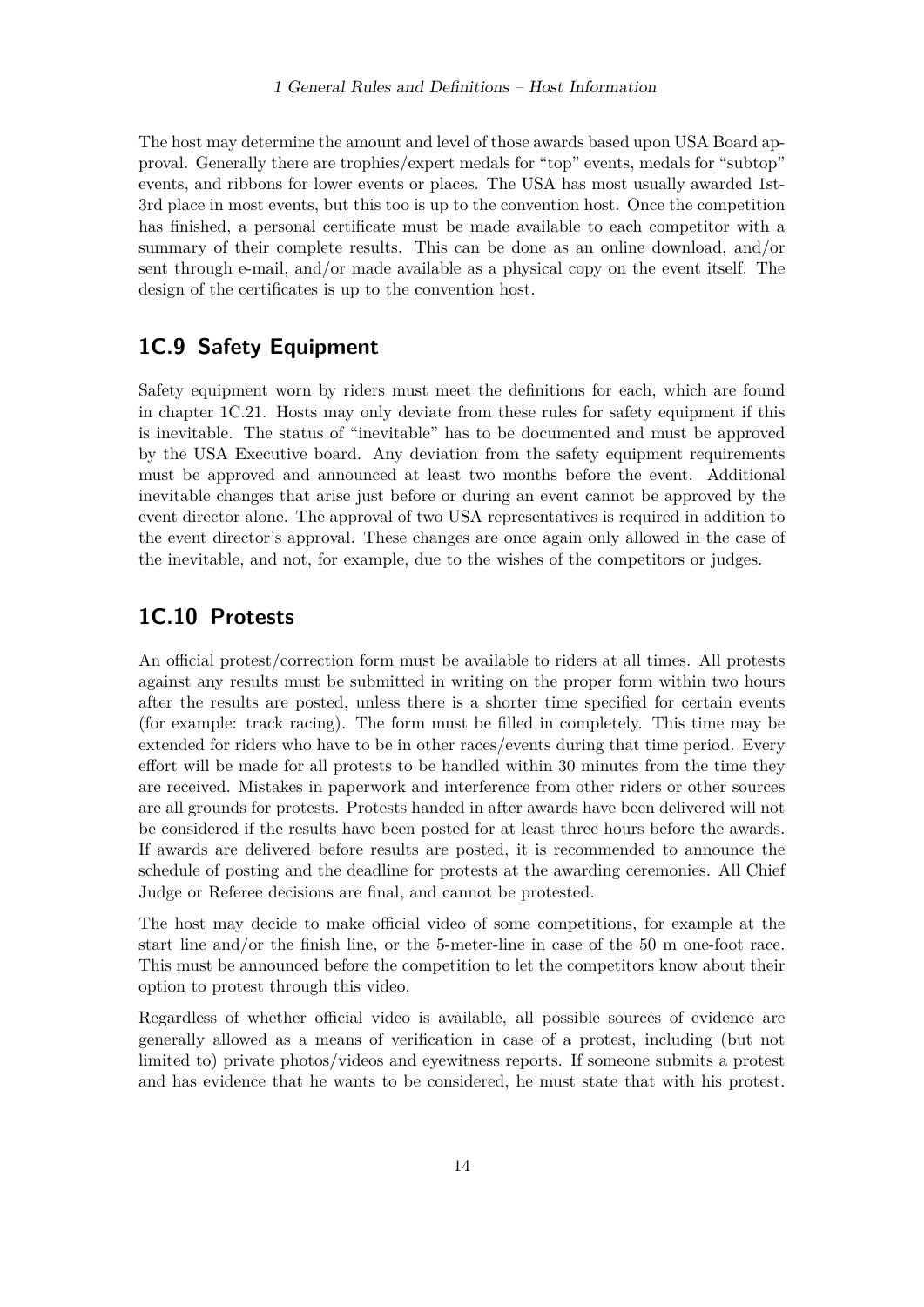If possible, it is recommended that digital material is copied onto an 'official' computer for analysis. As an alternative, the evidence must be readily accessible, e.g. through a contact person and phone number.

In case of video evidence (regardless of its origin), a referee without good skills in video analysis should ask for a skilled assistant in order to prevent incorrect interpretations.

The referee decides which evidence he will consider, and the 'value' he assigns to the various pieces of information. Generally, official camera footage and judge reports will have higher 'value' than private evidence. The objective is that all riders will be judged as fairly as possible.

# <span id="page-14-0"></span>**1C.11 Open Practice Area**

At least one area with a smooth safe riding surface, sheltered from the weather, should be made available for all or part of the day on most or all days of the convention. These areas are to be used for non-competition events such as workshops, skills exchange and free practice.

#### <span id="page-14-1"></span>**1C.12 Program Book**

At NAUCCs, all registrants shall be provided with a package of pre-printed information containing a full schedule of all events, maps and directions to all event locations, and as much rule and background information as possible. This information shall be provided when registrants first check in at NAUCC. NAUCC organizers should consider placing as much of this information as is practical in an official Program Book. This can make excellent reading for family members and spectators, and gets them more involved in our sport. It's also a great place to sell ads as a source for convention revenue.

#### <span id="page-14-2"></span>**1C.13 Availability of Rulebook**

The host must make sure there are plenty of copies of the rulebook for officials to study on the spot.

# <span id="page-14-3"></span>**1C.14 Photography and Videography**

The following rules are required for Unicon and are highly recommended for other large international competitions.

In events with closed perimeters, it may be necessary to limit the number of photographers and filmers (hereafter called "shooters") allowed inside. We want great documentation of the events, but not at the expense of safety, and of spectators' ability to see as well.

The following guidelines apply: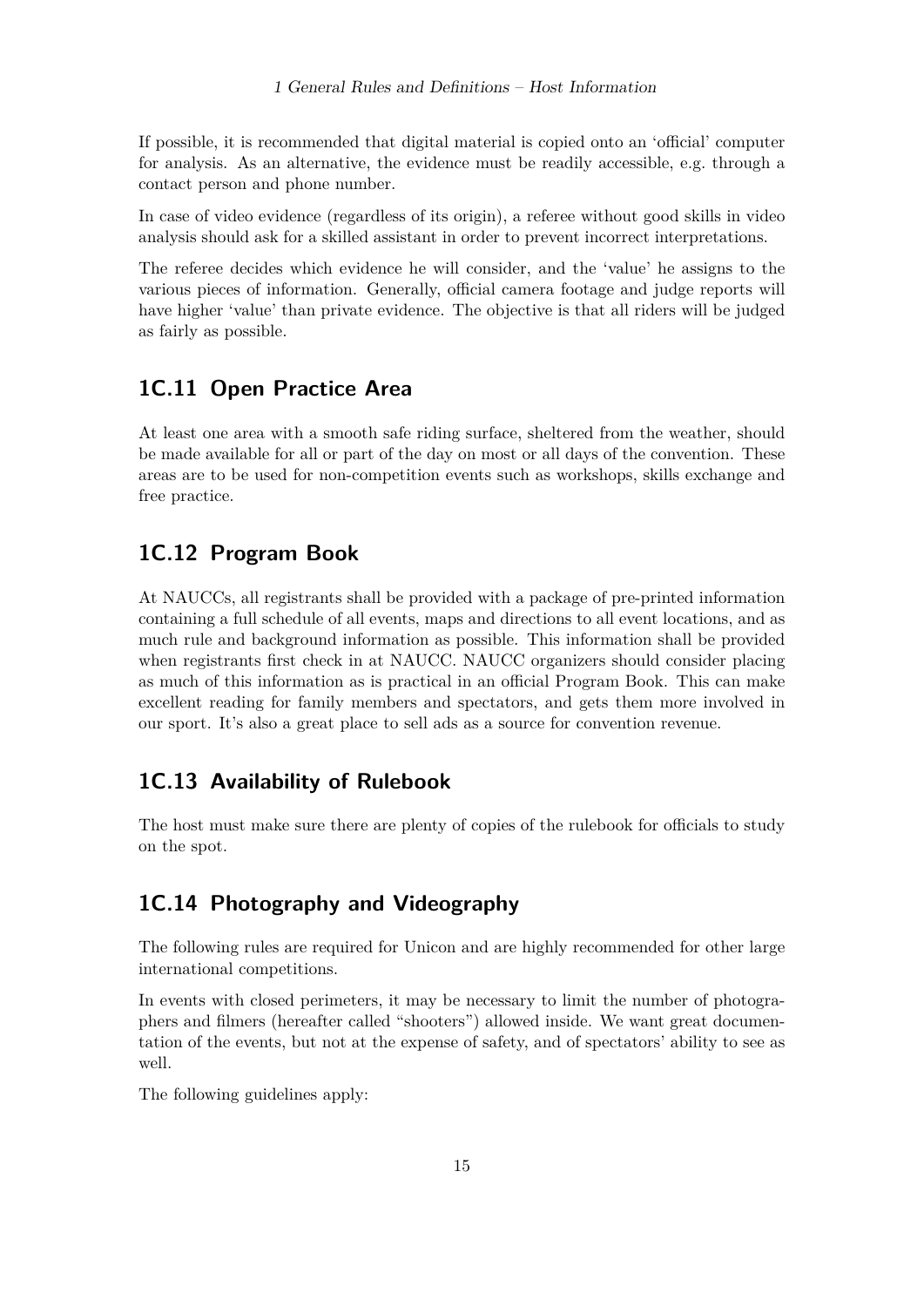- Shooters must either register ahead of time to be inside the perimeter of an event, or have actual press credentials (professional photojournalists, TV news people, etc.).
- Registered shooters must have some form of ID given to them, whether it be a pass on a lanyard, a volunteer shirt, or something else to help identify them.
- The Referee or Head Official for the event has the final say on shooting that can affect the riders and/or spectators' view.
- The Referee or Head Official should appoint a Media Manager to manage this task.
- If a Media Manager is used, that person is still under the authority of the Referee or Head Official of the competition.
- Media Managers must have a good understanding of the needs of shooters to get the job done.
- Shooters must follow the instructions of the Media Manager or Referee/Head Official, and of the officials at the location.
- Shooters must generally stay aware at all times of the movements around them.
- If shooters continue to get in the way and/or not follow instructions they are to be ejected from the perimeter.
- It is greatly appreciated, but not required, that the shooter submits his or her top shots to the Media Manager during or directly following the convention to be used for the press.
- Flash is never allowed unless specific permission is given by the event director.

#### <span id="page-15-0"></span>**1C.15 Publication of Convention Information**

Convention dates and other information must be announced and/or published at the earliest possible date. The best way to control the publication of convention information is with a convention web site, with regular updates to provide all the latest information. For USA and other large events, registration forms should be made available no less than four months before the convention start date. A list of all planned competition events, including all rules and information pertinent to quality training, should be published at the same time with newly available data to be added as soon as it is known. Wherever possible, hosts should provide maps, directions and other information to help make people's convention as enjoyable as possible.

#### <span id="page-15-1"></span>**1C.16 Publishing Results**

Results of national and international championships must be published including details such as time, distance, and total score. For each event, the names and represented nationality of competitors as well as the names and nationality of all officials shall be published.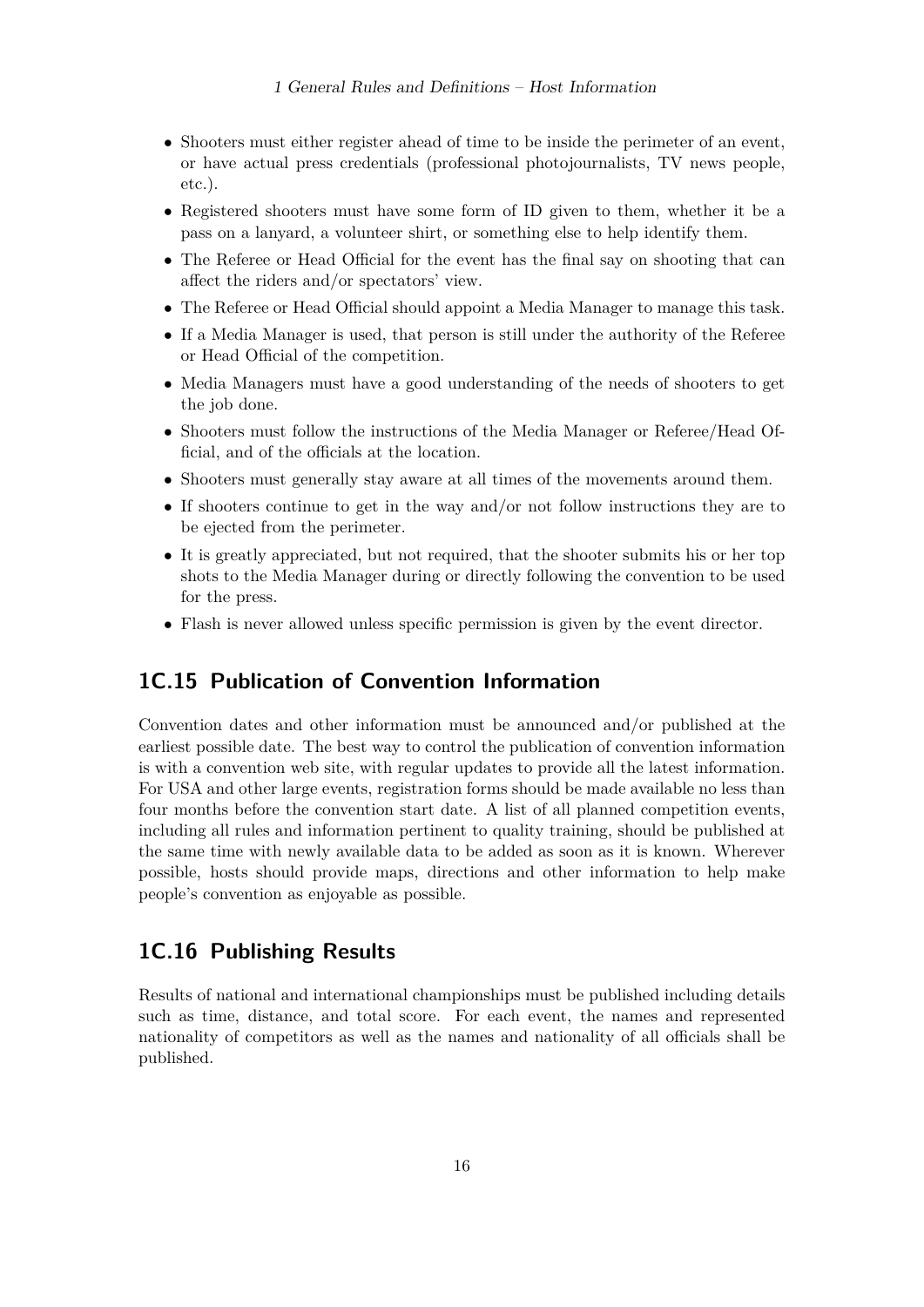#### <span id="page-16-0"></span>**1C.17 Option to Remove People From Events**

The host is allowed to remove an individual or a group if they are acting aggressively or abusively against others. These individuals/groups should be given a first warning, followed by removal from the specific event by the Host or the Chief Judge/Referee who is in charge for the competition where the problem appears. The person(s) should only be removed from that competition to have a chance to calm down. If the aggressive or abusive behavior continues, it is also possible to remove the individual or group from the rest of the convention.

## <span id="page-16-1"></span>**1C.18 USA Public Meeting**

The host will provide time in the convention schedule for the USA Public Meeting. At this meeting, the USA will elect officers or other volunteers, and otherwise do business and encourage the opinions and assistance of all interested convention attendees.

A minimum of one hour should be allocated, during which no other official convention events, other than open gym or other informal activities, should take place.

A meeting room must be provided that has adequate space/seating, lighting and acoustical properties to communicate and conduct the meeting. A lecture hall or theater are optimal locations, and a sound and/or projection system would be very helpful.

Other USA meetings may be held during the convention, both public and private, but the strict requirements apply only to the big public meeting.

# <span id="page-16-2"></span>**1C.19 Changes and Cancellations**

The host reserves the right to make changes, if necessary, to ensure the success of a convention or competition. Sometimes these changes must be made at the last minute, such as in switching outdoor events for indoor in the event of rain. Sometimes activities must be cancelled due to events beyond the host's control, such as weather or power outages. When changes or cancellations are made, notification must be posted, communicated and/or distributed as early as possible.

# <span id="page-16-3"></span>**1C.20 Terminology**

Event hosts must learn and use the proper names and terminology for our sport and competition events. They should take care not to continue the misuse of outdated or incorrect names and terminology. The correct ones must be used in all announcements, advertising, publicizing, internal and external documents, and especially in any official documents, such as those within, and printed out by, convention software.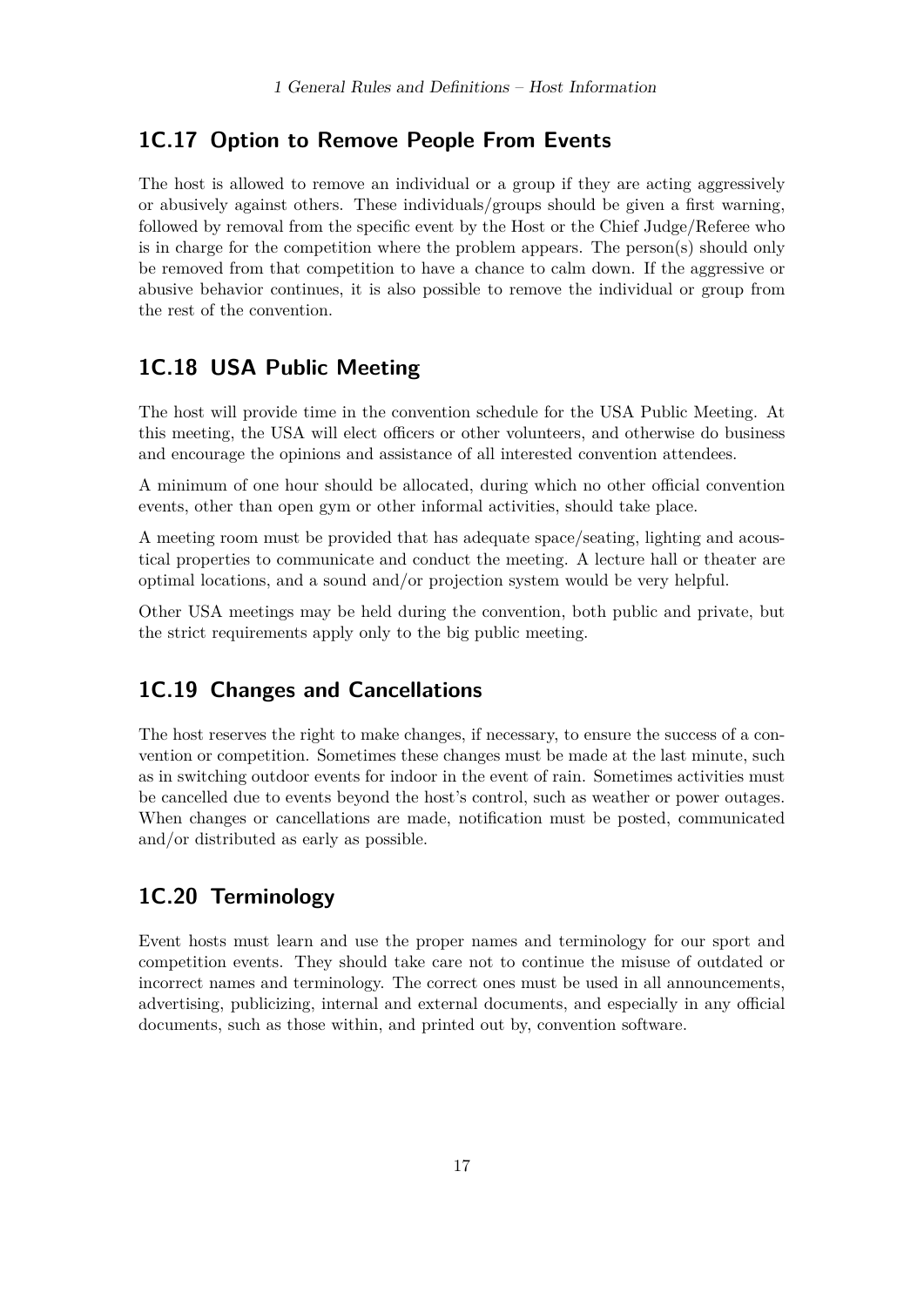## <span id="page-17-0"></span>**1C.21 Definitions**

**Age:** Rider's age for all age categories is determined by their age on the first day of the convention.

**Expert:** The top category in events that don't have a system to determine Finalists. When no other limitations are present, riders can choose to compete in this category against the other top riders. Limitations on this may be if top riders are chosen at previous competitions, such as national events, or if there is a limit on the number of competitors per country. The category is called Expert, and riders entered in it can be called Experts. The distinction of Experts over Finalists is that they are not chosen based on competition results at the current convention.

**Figure:** (noun) 1. A unicycle feat or skill, such as walking the wheel or riding backward, used to describe skills in the Standard Skill event. 2. A riding pattern, such as a circle or figure 8.

**Finalist, Finals:** A Finalist is a person, and "the Finals" is the last category or group in any event that has multiple rounds. For example in Track racing, the top riders from the age groups compete against each other in the Finals of most events.

**Freewheel:** Mechanism allowing the wheel to rotate while the cranks are stationary.

**Gearing:** Any mechanism that transfers the rotation speed of crank arms to a different rotation speed of wheel.

**Gloves:** (For racing) Any glove with thick material covering the palms (Leather is acceptable, thin nylon is not). Gloves may be fingerless, such as bicycling gloves, provided the palm of the hand is completely covered. Wrist guards, such as those used with in-line skates, are an acceptable alternative to gloves.

**Helmet:** Helmets must be of bicycle quality (or stronger), and should meet the prevalent safety standards for bicycle (or unicycle) helmets, such as ASTM, SNELL, CPSC, or whatever prevails in the host country. Helmets for sports other than cycling or skating are not permitted, unless the Referee makes exceptions. Helmets are required for some events as described in the Safety section of each chapter.

**IUF:** International Unicycling Federation. The IUF sponsors and oversees international competitions such as Unicon, creates rules for international competition, and promotes and provides information on unicycling in general.

**Junior Expert:** Same as Expert, but open only to riders age 0-14. Riders in this age range may optionally enter Expert instead, to compete in the highest/hardest category.

**Knee pads:** Any commercially made, thick version is acceptable, such as those used for basketball and volleyball, or any with hard plastic caps. Knee pads must cover the entire knee and stay on during the whole length of the competition. Long pants, bandages or patches are not acceptable substitutes.

**Muni:** Mountain unicycling, or mountain unicycle. The previous term for this was UMX.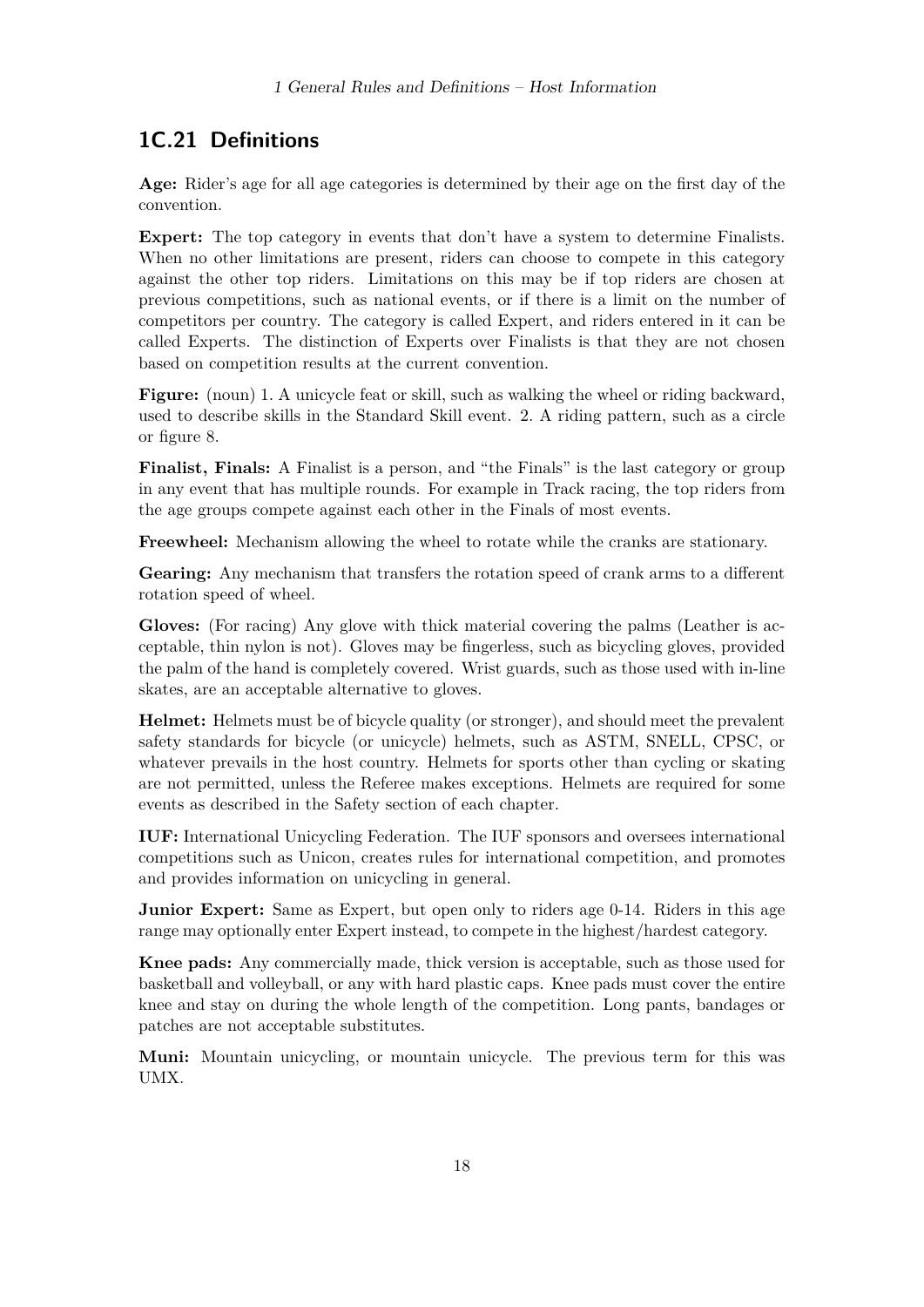**Non-unicycling Skills:** (for Freestyle judging) The riding of any vehicle with two or more wheels on the ground, and any skills not performed on a unicycle. Any skill with more than one support point on the riding surface, such as standing on the unicycle with it lying on the floor, or hopping while standing on the frame (seat on floor); two contact points with the riding surface (wheel and seat), both carrying part of the rider's weight. The term also refers to skills such as dance, mime, comedy, juggling, playing music or riding vehicles that do not meet the definitions of unicycles.

**Prop:** Almost anything other than the unicycle(s) being ridden by competitor(s) in a Freestyle performance. A unicycle being used for a non-unicycling skill (such as a handstand on it while it's lying down) is a prop at that moment. A hat that is dropped and picked up from the floor is a prop. A pogo stick or a tricycle (unless ridden on one wheel) is a prop.

**Shoes:** Shoes with full uppers are required. This means the shoe must cover the entire top of the foot. Sandals or thongs are not acceptable. Shoelaces must not dangle where they can catch in crank arms.

**Shin guards:** Any commercially made, thick version is acceptable, such as those used for football or bicycling, or any with hard plastic shell. Shin guards must cover the shin and stay on during the whole length of the competition. Long pants, bandages or patches are not acceptable as substitutes.

**Unicycle, Standard:** A Standard Unicycle has only one wheel. It is driven by crank arms directly attached to the wheel's axle/hub, with no gearing or additional drive system. Pedals and cranks rotate to power the wheel. Is balanced and controlled by the rider only, with no additional support devices. Brakes and extended handles/handlebars are permitted. For some events, such as track racing, standard unicycles have restrictions on wheel size and/or crank arm length. Other events may specify other restrictions. When not noted otherwise, there are no size limitations.

**Unicycle, Unlimited:** A Unlimited Unicycle is powered, balanced and controlled by the rider only. Gearing, shiftable or not, and/or freewheel are allowed. (This may also be referred to as 'Transmission.') Multiple wheels are permitted, but it must not be possible to ride the unicycle when more than one wheel touches the ground.

**Unicycle, Wheel Size Classes:** The IUF defines standardized wheel sizes classes for unicycling competitions. Each class can have a limit on the maximum allowable outer wheel diameter (maximum diameter), the minimum allowable crank arm length (min crank length), and allowable transmission system, as defined above in the Standard and Unlimited Unicycle definitions.

| <b>Unicycle Class</b> | Max Diameter    | Min Crank Length | Transmission |
|-----------------------|-----------------|------------------|--------------|
| 16 Class              | $418 \text{mm}$ | 89 <sub>mm</sub> | standard     |
| 20 Class              | 518mm           | $100 \text{mm}$  | standard     |
| 24 Class              | $618 \text{mm}$ | 125mm            | standard     |
| $24 + Class$          | $640 \text{mm}$ | No limit         | standard     |
| 29 Class              | 778mm           | No limit         | standard     |
| Unlimited Class       | No limit        | No limit         | unlimited    |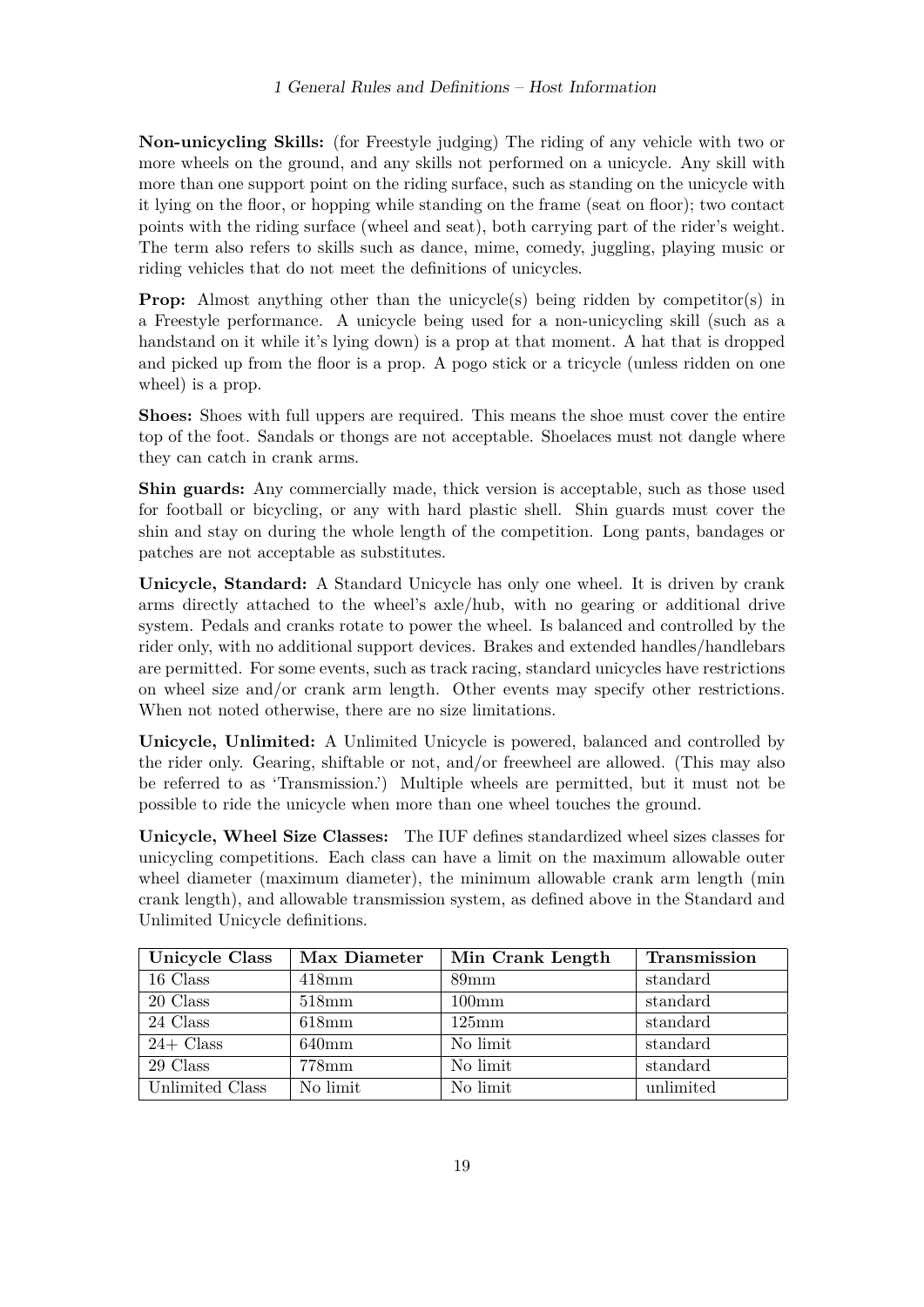For any tire in question, its outside diameter must be accurately measured.

Crank arm length is measured from the center of the wheel axle to the center of the pedal axle. Longer sizes may be used.

The maximum diameter for the 24+ Class and 29 Class are defined such that virtually any commercially available tire, 24 inch or 29 inch respectively, should fit under these limits. However, this is not guarenteed and the referee should still be aware of the limits.

**Ultimate wheel:** A special unicycle consisting of only a wheel and pedals, with no frame or seat.

**UMX:** Unicycle Motocross. This term has been replaced by muni.

**Unicycling skill:** (noun, for Freestyle judging) Also known as 'figure.' Any skills (feats of balance) performed on a vehicle with one support point in contact with the riding surface, this being a wheel, the movement of which is controlled by the rider, thus maintaining balance. All mounts are also 'unicycling skills.'

**Unintentional dismount:** In most cases, any part of a rider unintentionally touching the ground. A pedal and foot touching the ground in a sharp turn is not a dismount as long as the foot stays on the pedal while the pedal is on the ground. Dismounts during many races disqualify the rider.

**USA:** Unicycling Society of America, Inc. The USA sponsors and oversees national competitions such as NAUCC, creates rules for national competition, and promotes and provides information on unicycling in general.

**Unicon:** Unicycling Convention. This word usually refers to the IUF World Unicycling Championships conventions.

**Wheel walking:** Propelling the unicycle by pushing the top of the tire with one or both feet. Feet touch wheel only, not pedals or crank arms. A non-pushing foot may rest on the fork.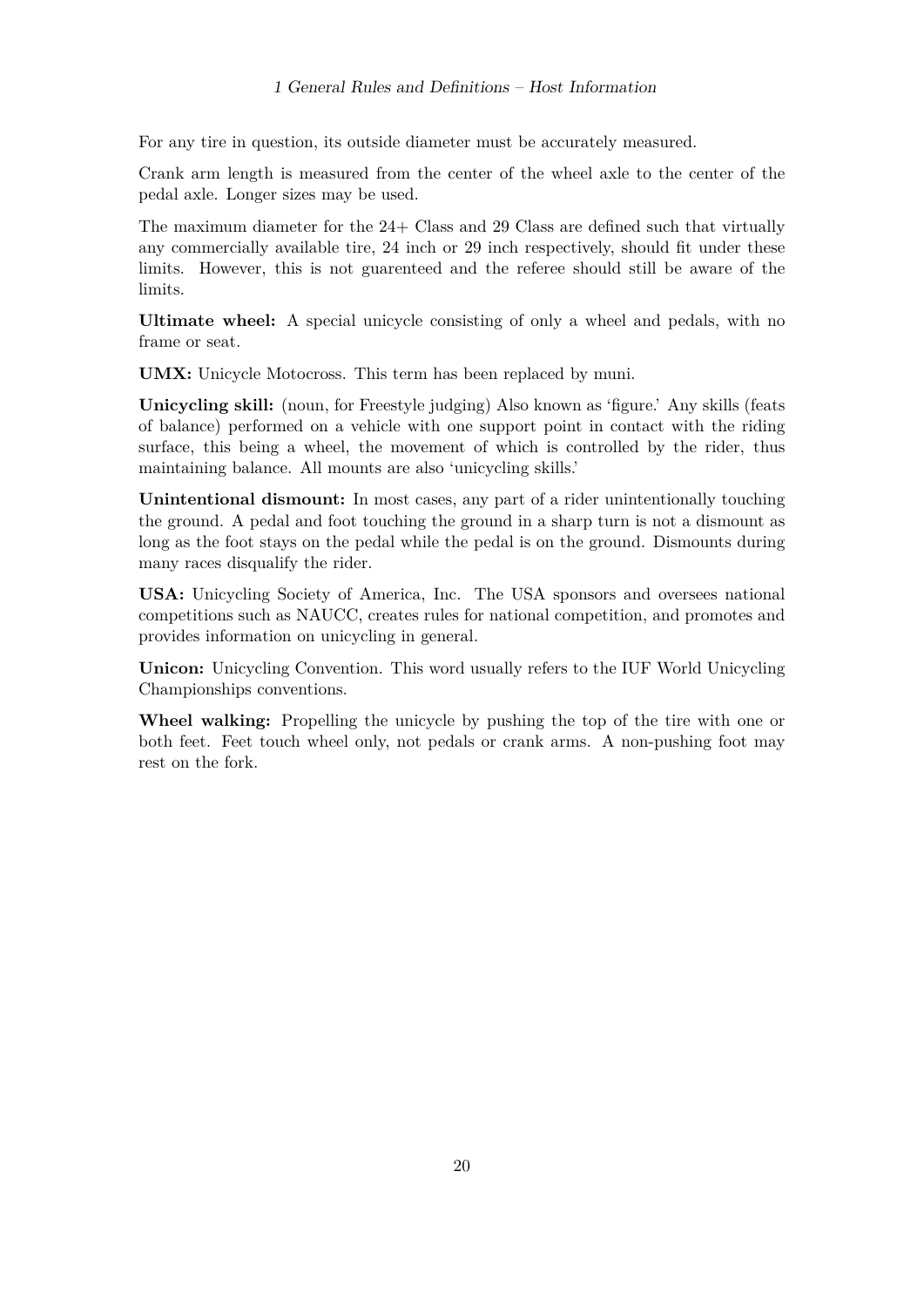**Part 2**

# <span id="page-20-0"></span>**Amendments**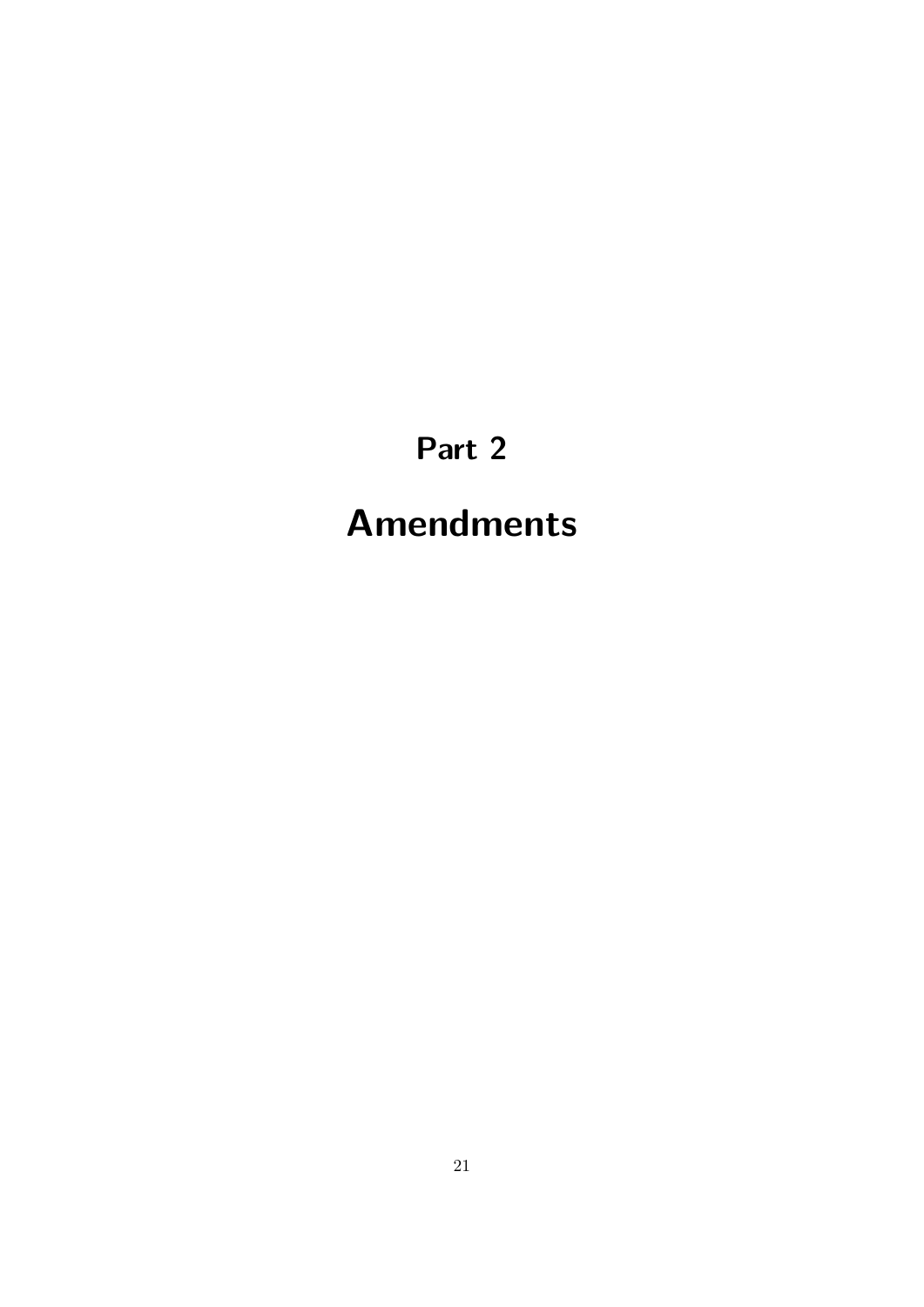# **Contents**

|  | 2 Amendments                                          | 23 |
|--|-------------------------------------------------------|----|
|  | 2.1 IUF Requirements for Continental Championships 23 |    |
|  |                                                       |    |
|  |                                                       |    |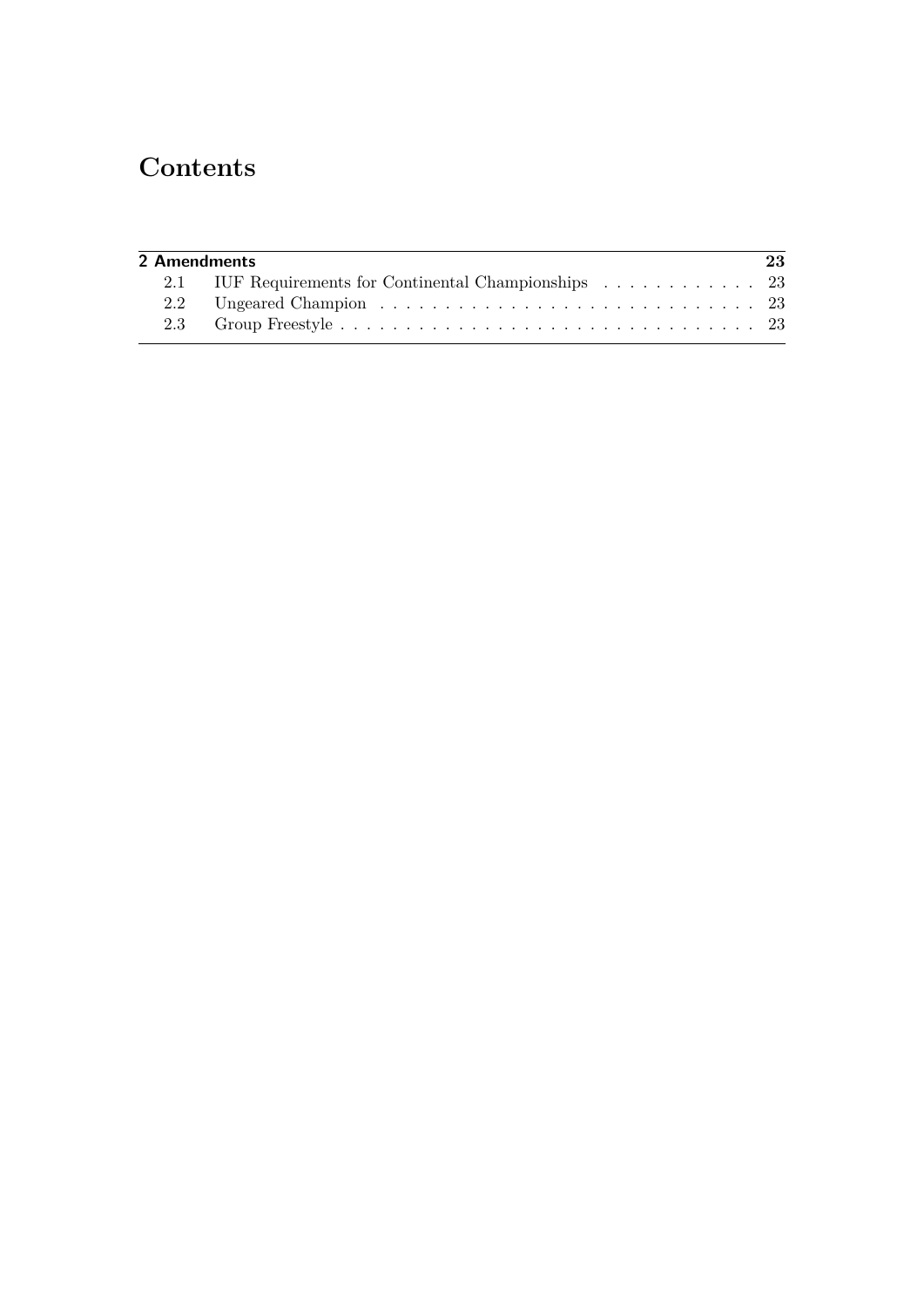# <span id="page-22-0"></span>**Amendments**

The numbers below refer to sections in the current IUF Rulebook, which at the time of publication, is the "2017 IUF Rulebook (draft)" from March 2017. For the sake of clarity, both the number and the name of the referenced IUF Rulebook section will be written below. These amendments replace section 4D.6 and subsection 7B.6.1 of the 2017 IUF Rulebook in their entirety.

# <span id="page-22-1"></span>**2.1 IUF Requirements for Continental Championships**

Throughout the IUF Rulebook there are various additional specifications, rules, and requirements for Continental Championships. This amendment document recognizes that while NAUCC is the Championship event for the North American Continent, these additional stipulations were generally written with much larger Continental Championships in mind. As such, all additional specifications, rules, and requirements for Continental Championships listed in the IUF Rulebook are treated simply as recommendations for NAUCC.

#### <span id="page-22-2"></span>**2.2 Ungeared Champion Replaces IUF Section: 4D.6 Ungeared Awards**

At NAUCC, for each gender (male and female) where there are five or more geared riders in an Unlimited event, the fastest ungeared rider from that gender will be awarded with the North American Ungeared Champion title for that event. The next two ungeared riders from each gender should also be recognized with an award for second and third place, respectively, in that event. This is only for the expert classification, not for Age Groups.

## <span id="page-22-3"></span>**2.3 Group Freestyle Replaces IUF Section: 7B.6.1 Group Freestyle Restrictions**

Group freestyle is divided into two categories: Club and Group. Each rider may enter each category (Club and Group) only once. For example: a rider can be in a Club routine and a Group routine, but not two Group Routines.

A rider may appear in a second Group Freestyle performance with permission of the Chief Judge, to replace a rider due to illness, injury or other mishap.